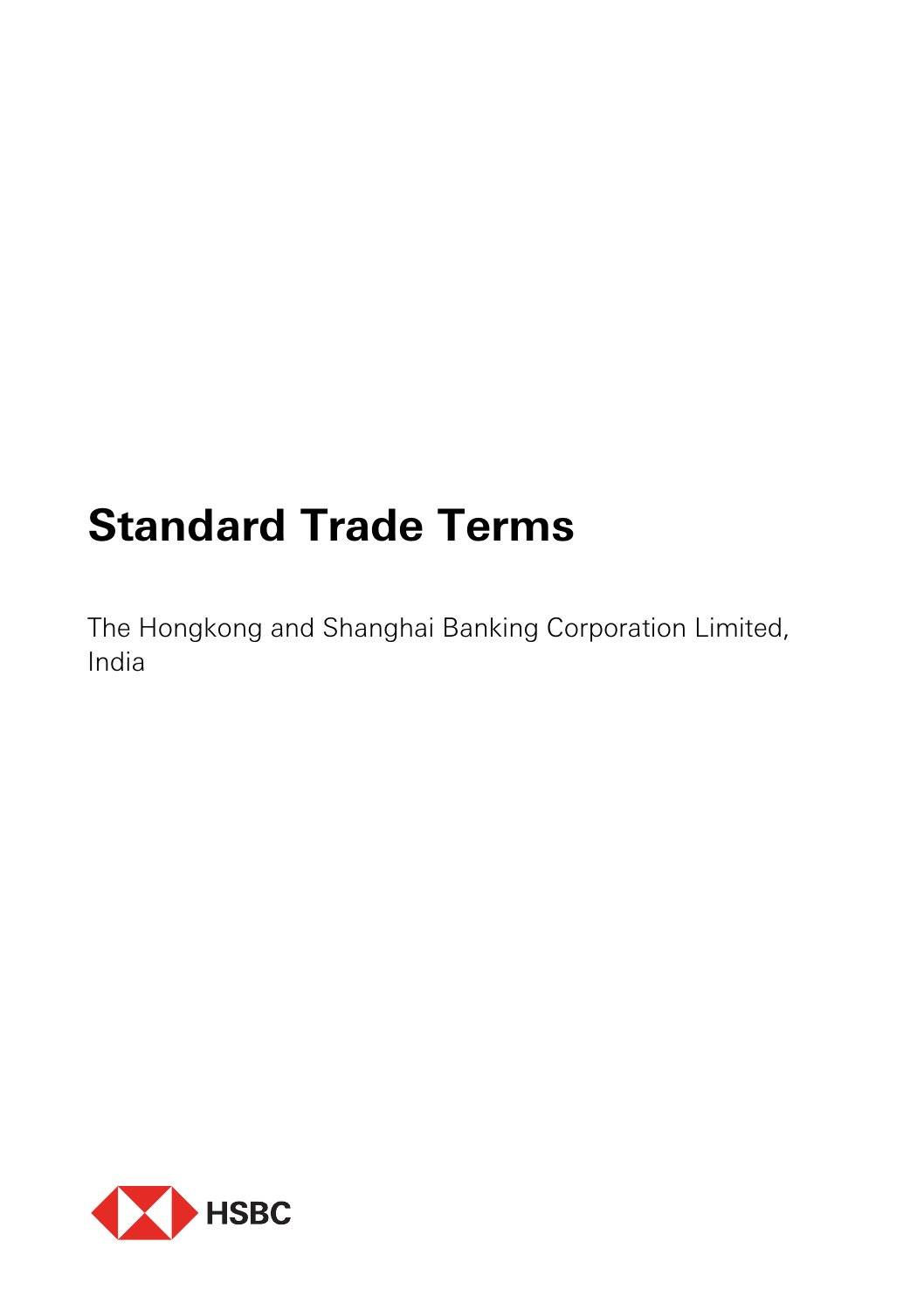# **CONTENTS**

| $\mathbf{1}$ . | <b>APPLICATION</b>                                       | 3                       |
|----------------|----------------------------------------------------------|-------------------------|
|                | <b>SECTION 1 - TRADE SERVICES</b>                        | $\overline{\mathbf{4}}$ |
| 2.             | <b>ICC RULES</b>                                         | $\overline{4}$          |
| 3.             | DOCUMENTARY CREDITS                                      | $\overline{4}$          |
| 4.             | <b>INSTRUMENTS</b>                                       | $\overline{7}$          |
| 5.             | <b>COLLECTIONS</b>                                       | 9                       |
| 6.             | <b>FINANCE</b>                                           | 10                      |
| 7.             | <b>TRADE FINANCE LOANS</b>                               | 11                      |
| 8.             | APPLICATIONS FOR RELEASE OF GOODS, SHIPPING GUARANTEES   |                         |
|                | AND LETTERS OF INDEMNITY                                 | 13                      |
|                | SECTION 2 - REIMBURSEMENT, INDEMNITY AND OTHER RIGHTS    | 14                      |
| 9.             | REIMBURSEMENT AND INDEMNITY                              | 14                      |
| 10.            | <b>CASH COLLATERAL</b>                                   | 14                      |
| 11.            | <b>PLEDGE</b>                                            | 15                      |
| 12.            | <b>TRUST RECEIPTS</b>                                    | 16                      |
| 13.            | SET-OFF                                                  | 17                      |
| 14.            | SUPPLEMENTARY RIGHTS                                     | 17                      |
|                | <b>SECTION 3 - FEES AND PAYMENTS</b>                     | 17                      |
| 15.            | FEES, COMMISSION, INTEREST AND CHARGES                   | 17                      |
| 16.            | PAYMENTS                                                 | 18                      |
|                | SECTION 4 - REPRESENTATIONS, UNDERTAKINGS AND SANCTIONS  | 19                      |
|                | 17. REPRESENTATIONS AND WARRANTIES                       | 19                      |
|                | 18. UNDERTAKINGS                                         | 21                      |
| 19.            | COMPLIANCE WITH LAWS AND SANCTIONS                       | 23                      |
|                | <b>SECTION 5 - INSTRUCTIONS AND ELECTRONIC PLATFORMS</b> | 24                      |
| 20.            | INSTRUCTIONS                                             | 24                      |
| 21.            | PLATFORMS                                                | 26                      |
|                | <b>SECTION 6 - OTHER</b>                                 | 27                      |
| 22.            | LIMITATION ON LIABILITY                                  | 27                      |
| 23.            | DISCLOSURE, CONFIDENTIALITY AND PRIVACY                  | 29                      |
| 24.            | <b>MISCELLANEOUS</b>                                     | 30                      |
| 25.            | <b>GOVERNING LAW AND JURISDICTION</b>                    | 31                      |
|                | <b>SECTION 7 - DEFINITIONS AND INTERPRETATION</b>        | 32                      |
| 26.            | DEFINITIONS AND INTERPRETATION                           | 32                      |
| 27.            | <b>COUNTRY CONDITIONS</b>                                | 38                      |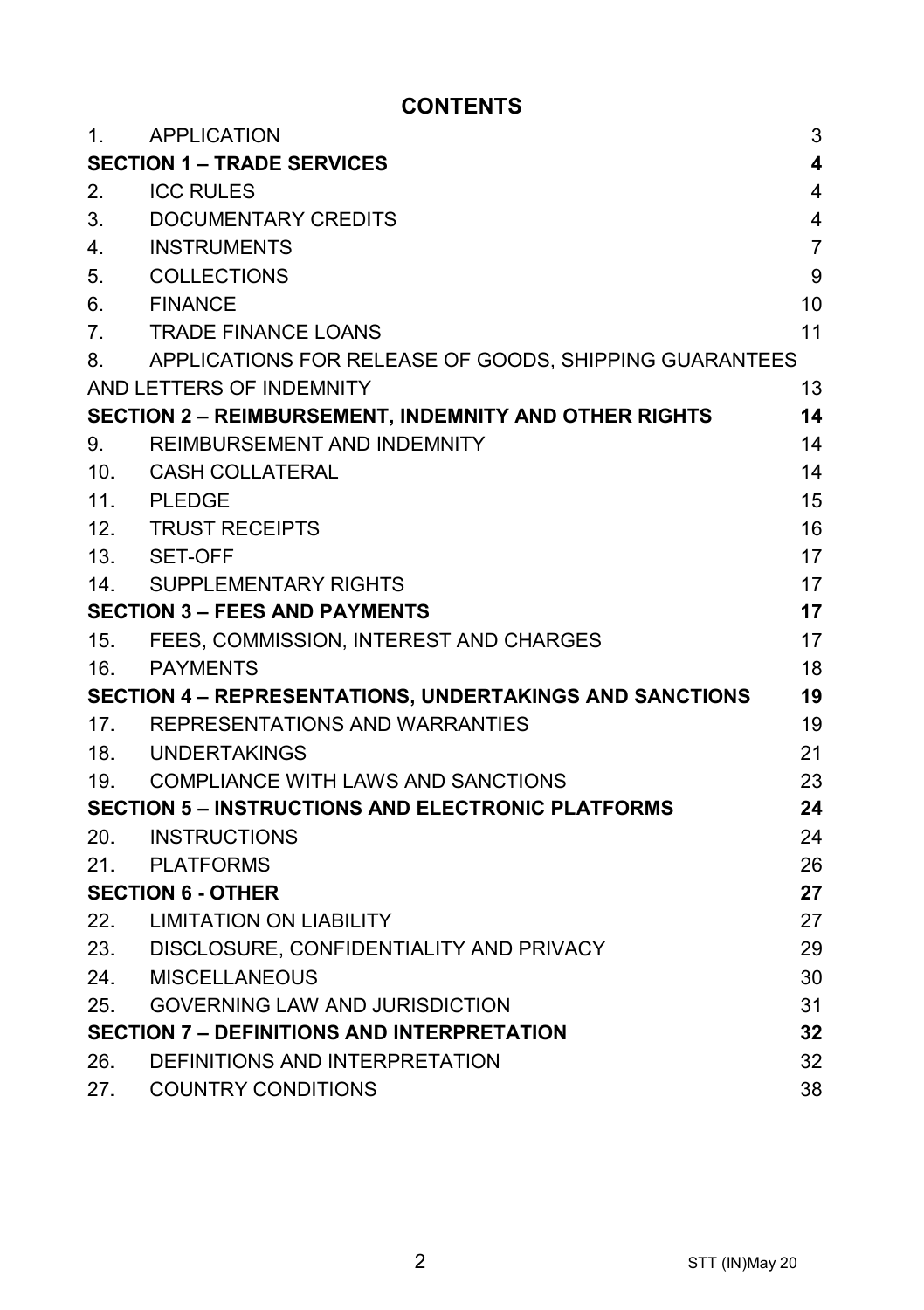# **STANDARD TRADE TERMS (THESE TERMS)**

#### **1. APPLICATION**

1.1 These Terms shall apply to any Trade Service which HSBC may agree to make available or procure at the request of the Customer and shall include any relevant Country Conditions.

1.2 These Terms shall, where applicable, be subject to other terms and conditions in relation to services provided by HSBC to the Customer (including any banking service or account operating agreement) from time to time. In relation to any Trade Service, where any conflict arises between these Terms and any other applicable terms and conditions, the terms and conditions shall apply in the following order of priority:

- (a) the Application;
- (b) the Facility Agreement (if any) and/or any applicable Security Agreement;
- (c) the Country Conditions (if any);
- (d) these Terms; and
- (e) such other terms.

1.3 HSBC does not offer any advice to the Customer in relation to any Trade Service. Whilst HSBC may provide information or express opinions from time to time, such information or opinions are not offered as advice. Before applying for, or accepting, any Trade Service, the Customer shall make such enquiries and assessments as the Customer considers appropriate and the Customer should place no reliance on HSBC to give advice or make recommendations. If the Customer is in doubt of any Trade Service, the Customer should seek independent professional advice.

1.4 Each Trade Service is separate and independent from the Trade Transaction to which such Trade Service relates and HSBC is in no way concerned with, subject to, or bound by, the terms of such Trade Transaction, even if a reference is included in any document relating to that Trade Service.

1.5 HSBC may name, instruct or procure any correspondent bank (including any HSBC Group member) to be the issuing, advising, nominated or confirming bank in respect of any Trade Service (and may restrict such correspondent bank to an HSBC Group member or a correspondent bank acceptable to HSBC) and is authorised to issue a counter-guarantee or counter-SBLC in such form and content as determined by HSBC in favour of the correspondent bank. HSBC may pay to, or receive from any correspondent bank, charges, commissions, fees or other payments.

1.6 Nothing in these Terms shall oblige HSBC to enter into or provide any Trade Service at any time.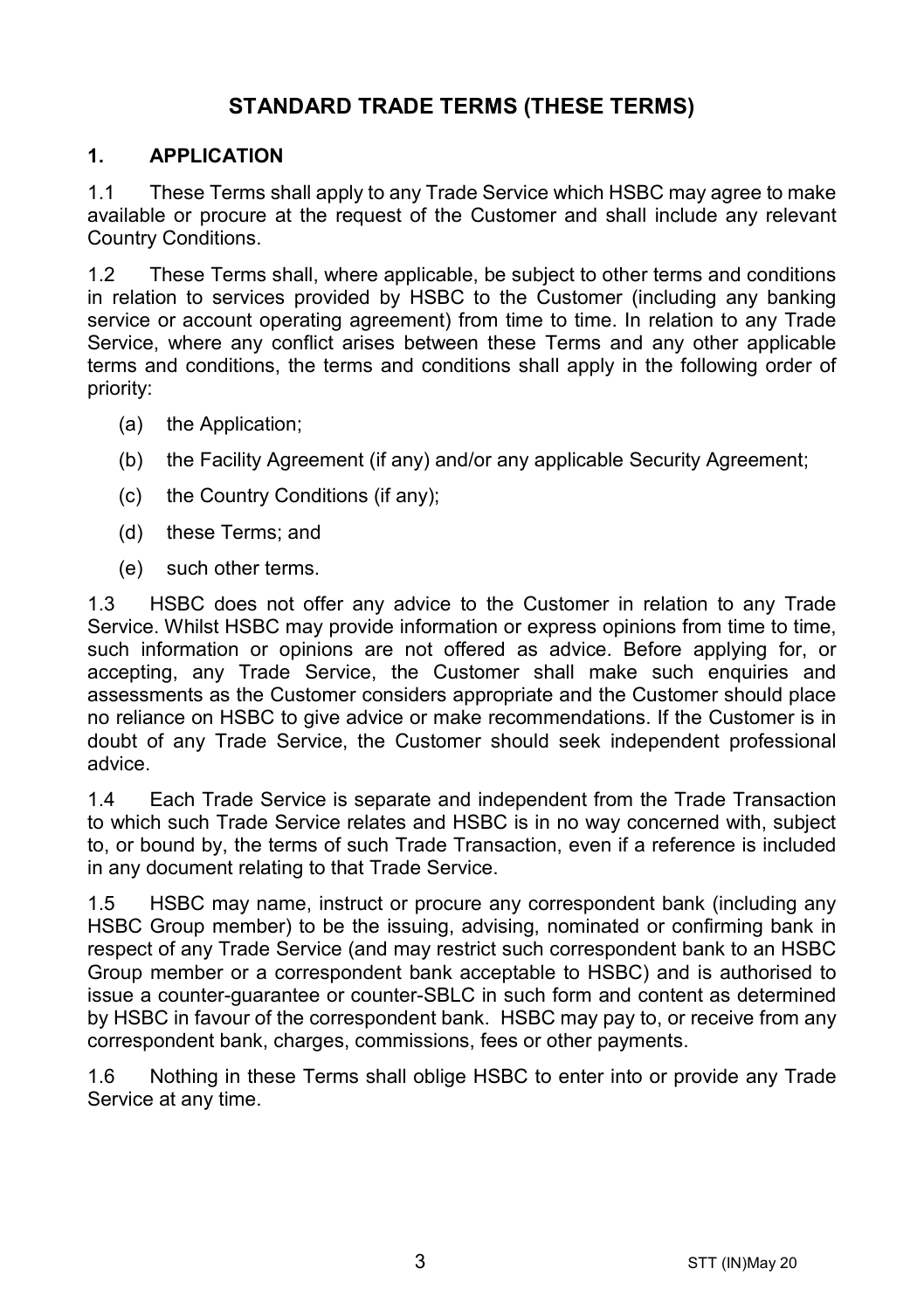# **SECTION 1 – TRADE SERVICES**

#### **2. ICC RULES**

2.1 Unless the Customer otherwise requests (and HSBC agrees with such request):

(a) all Documentary Credits issued by HSBC will be issued subject to the Uniform Customs and Practice for Documentary Credits, 2007 Revision, ICC Publication No. 600 (UCP600) and, if required by HSBC, the Uniform Customs and Practice for Documentary Credits (UCP600) Supplement for Electronic Presentation (eUCP);

(b) all SBLCs issued by HSBC will be issued subject to the International Standby Practices 1998, ICC Publication No. 590 (ISP98);

(c) all bonds and guarantees issued by HSBC will be issued subject to the Uniform Rules for Demand Guarantees, ICC Publication No.758 (URDG 758); and

(d) all Collections will be undertaken subject to the Uniform Rules for Collections 1995, ICC Publication No. 522 (URC 522) and, if required by HSBC, the Uniform Rules for Collections (URC 522) Supplement for Electronic Presentation (eURC),

in each case, as may be revised from time to time (together the ICC Rules), and the rights and obligations of the Customer will be subject to the applicable ICC Rules in addition to these Terms.

2.2 If there is any conflict between any ICC Rule and these Terms, these Terms shall prevail.

#### <span id="page-3-0"></span>**3. DOCUMENTARY CREDITS**

- 3.1 The terms in this Claus[e 3](#page-3-0) apply to any Documentary Credits.
- 3.2 The Customer:
	- (a) undertakes to examine the customer copy of each Documentary Credit issued by HSBC in order to check its consistency with the relevant Application; and
	- (b) agrees to give immediate notice to HSBC of any objection to its contents.

#### **Imports**

3.3 HSBC is authorised to honour and pay any Claim made under a Documentary Credit which appears on its face to comply with its terms and/or any Documents drawn (or purporting to be drawn) and presented under such Documentary Credit in accordance with its terms, without reference to or further authority from the Customer or any other party, and without enquiring whether any Claim has been properly made, and notwithstanding that the validity of any such Claim, or the amount of it, may be in dispute. The Customer accepts any such Claim as conclusive evidence that HSBC was liable to honour and pay it, and any payment made, or any steps taken by HSBC in good faith under or in connection with it, shall be binding on the Customer.

3.4 The presentation of any Documents under a Documentary Credit shall be deemed to be in compliance with the terms of the Documentary Credit if HSBC determines that they appear to be in order and, taken as a whole, conform with the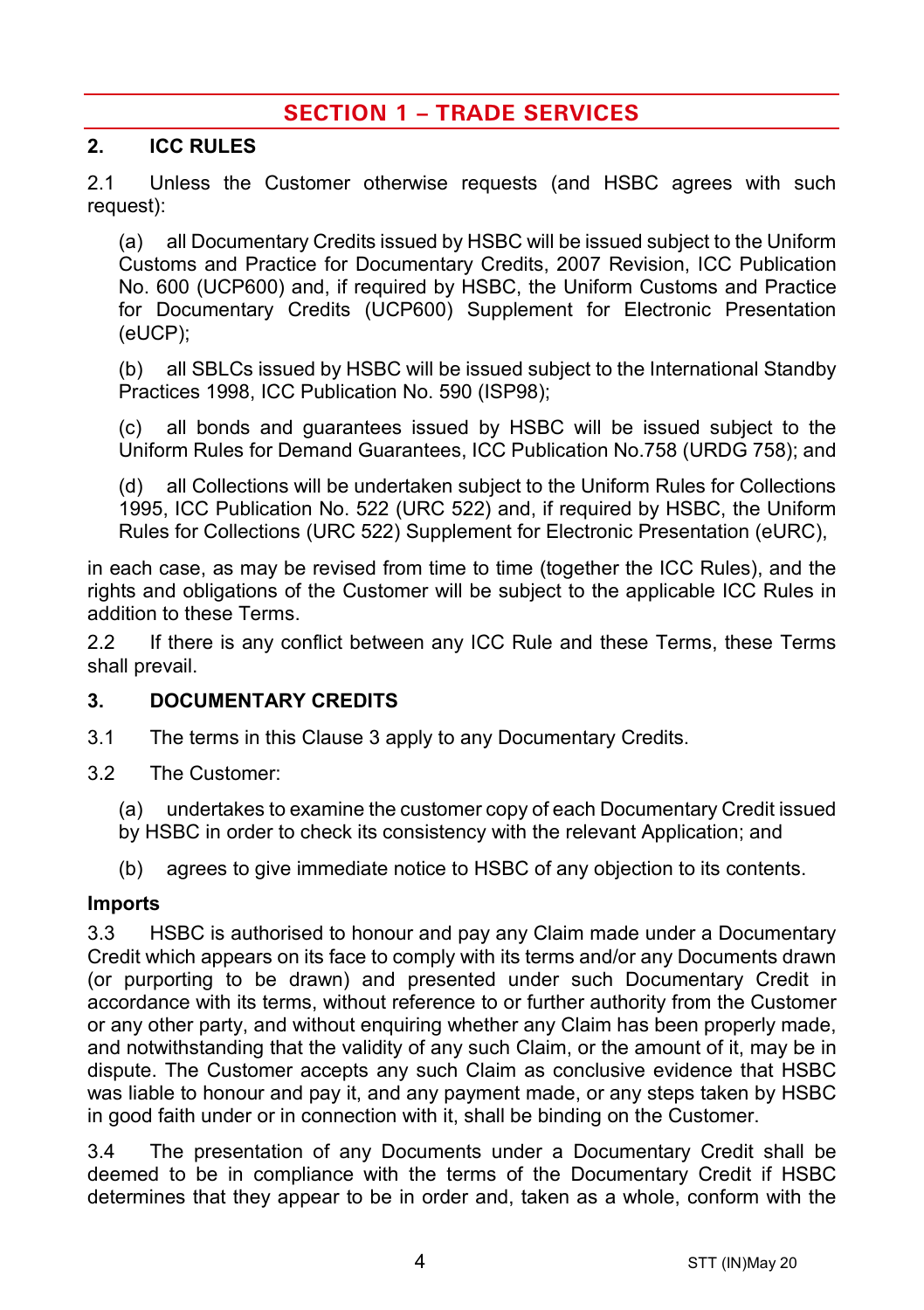requirements of the Documentary Credit. The Customer waives all claims against HSBC for any delay that may result in examining such Documents or any failure to identify any discrepancies that may exist.

3.5 Notwithstanding any contrary instruction from the Customer, HSBC may reject any Claim which HSBC determines does not comply with the terms of the relevant Documentary Credit. HSBC is not obliged to notify the Customer or to seek the Customer's waiver of any discrepancy before refusing the Claim. Where HSBC does seek a waiver in respect of any discrepancy, the taking of such action does not oblige HSBC to seek a waiver of any discrepancy at any other time.

3.6 If HSBC notifies the Customer of a discrepancy with respect to a Claim and the Customer requests HSBC and/or its correspondent bank or its agent to:

(a) effect payment under the Documentary Credit, notwithstanding the discrepancy; or

(b) countersign or issue any quarantee or indemnity covering the discrepancy,

the Customer confirms that its reimbursement obligations and the indemnity set out in Claus[e 9](#page-13-0) (*[REIMBURSEMENT AND INDEMNITY](#page-13-0)*) shall apply to such Claim and/or any such guarantee or indemnity.

3.7 HSBC may at any time amend or insert additional terms and conditions into a Documentary Credit as HSBC may consider appropriate, provided that any such amendment or additional terms and conditions shall not increase the Customer Liabilities in relation to such Documentary Credit. HSBC may, subject to the beneficiary's consent, cancel the whole or any unused balance of a Documentary Credit.

3.8 Notwithstanding any instruction in an Application, HSBC may restrict the availability of any Documentary Credit, or any advising or confirming, to its own offices or to any correspondent bank or agent of its choice and, in such case, HSBC may refuse to honour, or make payment for, any Document drawn or purporting to be drawn on any office, bank or other person other than such office, correspondent bank or agent.

3.9 If HSBC effects payment under a Documentary Credit prior to the maturity date of such Documentary Credit:

(a) (in the case where the Documentary Credit beneficiary bears interest) the Customer shall be liable to pay to HSBC the full amount of the Documentary Credit on the maturity date, even if HSBC only paid a discounted amount under the Documentary Credit; and

(b) (in the case where the Customer is required to bear interest under the Documentary Credit pursuant to any other agreement with HSBC) the Customer shall, on the maturity date of such Documentary Credit or such earlier date as may be demanded by HSBC, pay to HSBC the full amount of the Claim together with interest accruing on such Claim for the period from and including the date of HSBC's payment to and including the maturity date, such interest payable in accordance with Clause [15](#page-16-0) [\(FEES, COMMISSION, INTEREST AND CHARGES\)](#page-16-0).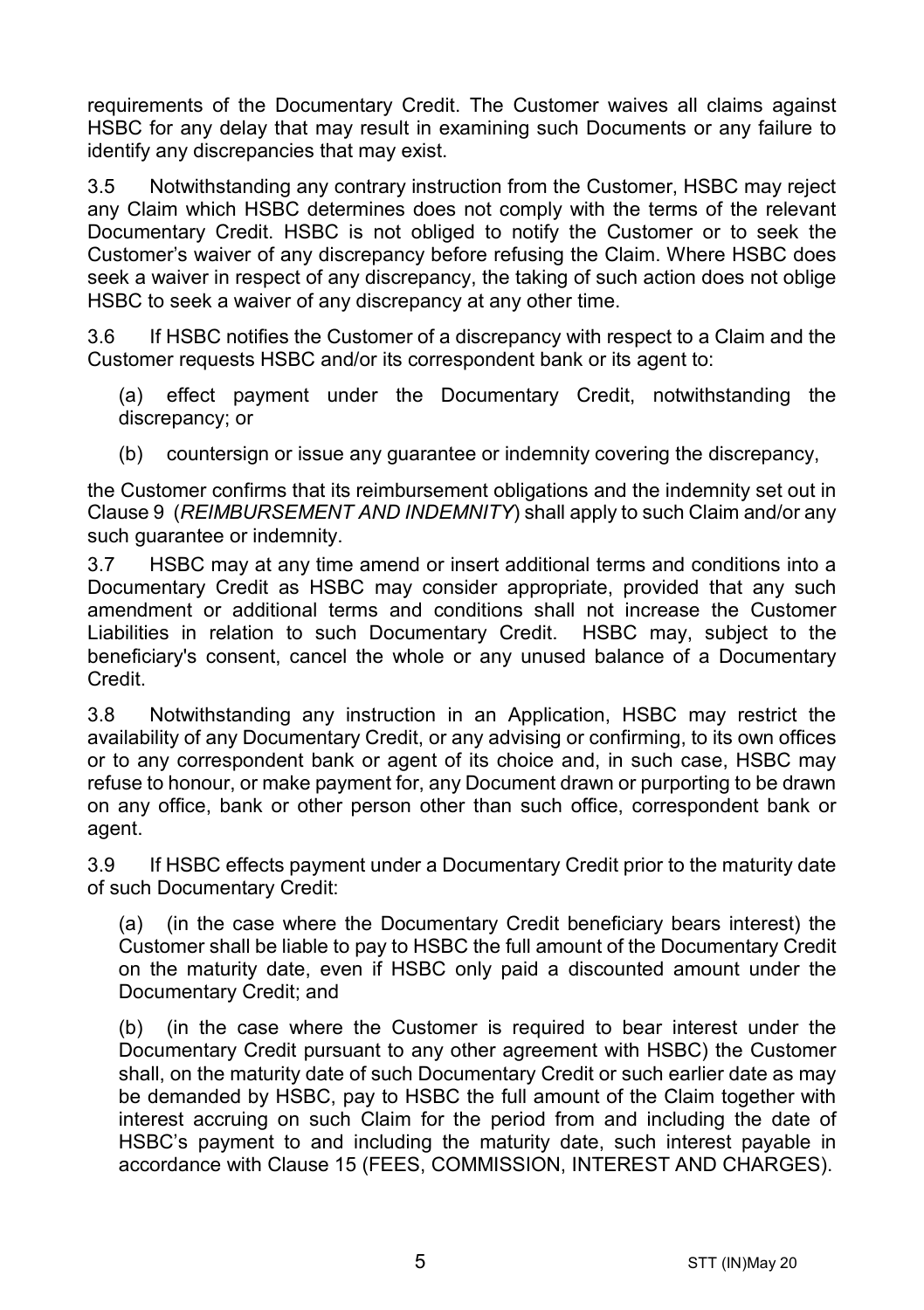3.10 If the terms of a Documentary Credit (whether expressly or impliedly) permits payment to be effected to the beneficiary prior to receipt of the Documents required to be delivered under such Documentary Credit, the Customer shall, on the maturity date of such Documentary Credit or such earlier date as may be demanded by HSBC, pay to HSBC the full amount of the Claim (whether or not the Documents subsequently delivered are compliant with the terms of the Documentary Credit) together with interest accruing on such Claim for the period from and including the date of HSBC's payment to and including the maturity date, such interest payable in accordance with Clause [15](#page-16-0) (*[FEES, COMMISSION, INTEREST AND CHARGES](#page-16-0)*).

3.11 If any Documentary Credit stipulates that certain specific Documents be forwarded by the beneficiary directly to the Customer at or prior to the time the beneficiary makes any Claim, all remaining Documents must be produced to HSBC in respect of any Claim under such Documentary Credit. If the Customer uses the Documents forwarded directly to it to obtain possession of the Goods, HSBC is authorised to accept all Documents presented under such Documentary Credit and pay or accept upon presentation and pay at maturity all Documents drawn in respect of the Goods, notwithstanding any discrepancy or any other matter or thing that might otherwise have relieved or affected the Customer's or HSBC's obligations. The Customer confirms that its reimbursement obligations and the indemnity set out in Clause [9](#page-13-0) (*[REIMBURSEMENT AND INDEMNITY](#page-13-0)*) shall apply to any amount paid by HSBC in respect of such Documentary Credit.

3.12 If any Documentary Credit stipulates that the Goods be insured under insurance policies/certificates containing "Institute Cargo Clauses" or other industry standard clauses, HSBC may accept insurance policies/certificates which contain "American Institute Cargo Clauses" or any other industry standard clauses that HSBC determines appropriate.

3.13 HSBC will not be bound at any time to release any Documents or Goods to the Customer unless the Customer has fully discharged its Customer Liabilities in respect of the Documentary Credit relating to such Documents or Goods.

<span id="page-5-0"></span>3.14 If HSBC issues a Documentary Credit back-to-back (a **Back-to-Back Documentary Credit**) to another Documentary Credit (a **Master Documentary Credit**) the Customer:

(a) acknowledges that its Customer Liabilities in respect of the Back-to-Back Documentary Credit are not dependent or conditional on the performance of the Master Documentary Credit;

(b) unconditionally and irrevocably assigns or transfers absolutely to HSBC all of its payment rights in the Master Documentary Credit;

(c) shall not amend or accept any amendment to the Master Documentary Credit without the consent of HSBC or take any action which might result in HSBC not receiving the full amount under the Master Documentary Credit; and

(d) authorises HSBC to use the Documents presented under the Back-to-Back Documentary Credit to make a Claim under the Master Documentary Credit irrespective of any discrepancies or irregularities in the Documents presented.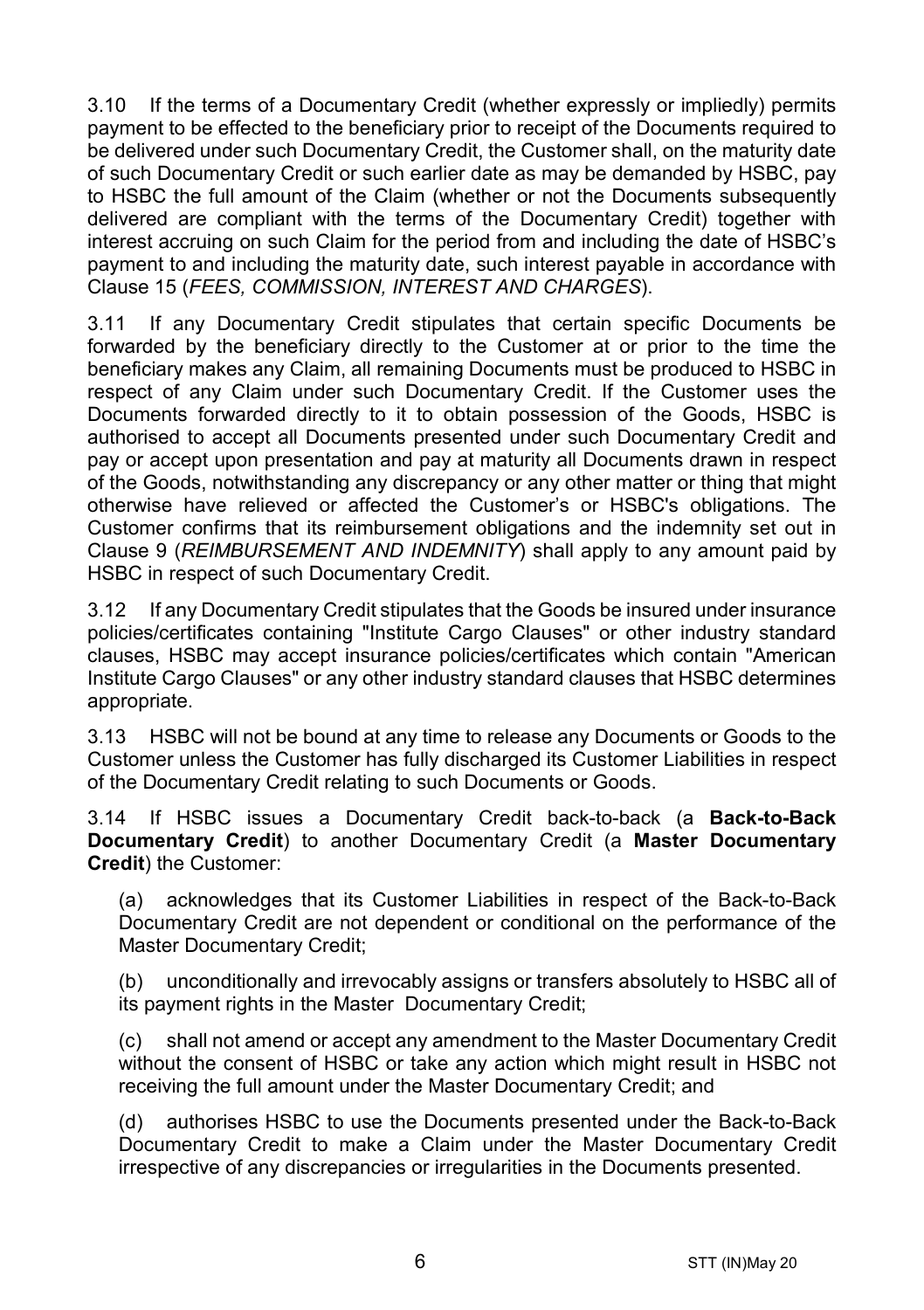3.15 HSBC is not obliged to notify the Customer of any incompatibility between the terms of a Back-to-Back Documentary Credit and the relevant Master Documentary Credit.

#### **Exports**

3.16 If HSBC confirms a Documentary Credit or SBLC (whether on a disclosed or undisclosed basis) and payment in full or part is not received by HSBC from the relevant issuing bank, the Customer is only required to reimburse HSBC for amounts not received if the non-payment was due to a Recourse Event. Such reimbursement by the Customer is payable immediately upon HSBC's demand together with any interest payable in accordance with Clause [15](#page-16-0) (*[FEES, COMMISSION, INTEREST](#page-16-0)  [AND CHARGES](#page-16-0)*) and the Customer shall reimburse HSBC for any loss or damage suffered by HSBC as a result of the non-payment.

3.17 HSBC will not be bound by a confirmation (whether on a disclosed or undisclosed basis) and will not be obliged to negotiate a Documentary Credit or SBLC if it is amended without HSBC's consent, the Documents presented do not fully comply with the terms of the Documentary Credit or SBLC, the original Documentary Credit or SBLC is different from the copy of the Documentary Credit or SBLC upon which HSBC based its confirmation, the Customer does not comply with any of its obligations under this Clause [3,](#page-3-0) or if payment in full or part is not received by HSBC (or cannot be accepted by HSBC) from the relevant issuing bank as a result of a Recourse Event.

3.18 If HSBC confirms a Documentary Credit or SBLC on an undisclosed basis, the Customer shall not make a presentation in respect of the Documentary Credit or SBLC to any person other than HSBC and shall promptly provide to HSBC the original Documentary Credit or SBLC, any operative documents and any amendments issued by the relevant issuing bank.

3.19 If HSBC confirms a Documentary Credit or SBLC (whether on a disclosed or undisclosed basis), the Customer:

(a) unconditionally and irrevocably assigns or transfers absolutely to HSBC all of its payment rights in such Documentary Credit or SBLC; and

(b) shall not take any action which might result in HSBC not receiving the full amount under the Documentary Credit or SBLC.

#### <span id="page-6-0"></span>**4. INSTRUMENTS**

4.1 The terms in this Claus[e 4](#page-6-0) apply to any SBLC, demand guarantee (including an avalisation, co-acceptance or acceptance of a Document), bond, counter-guarantee, counter-SBLC, or similar independent payment obligation (including any extension, renewal or amendment of the same)(each an **Instrument**) issued, confirmed or provided by HSBC.

4.2 The Customer:

(a) undertakes to examine the customer copy of each Instrument issued or entered into by HSBC in order to check its consistency with the relevant Application; and

(b) agrees to give immediate notice to HSBC of any objection to its contents.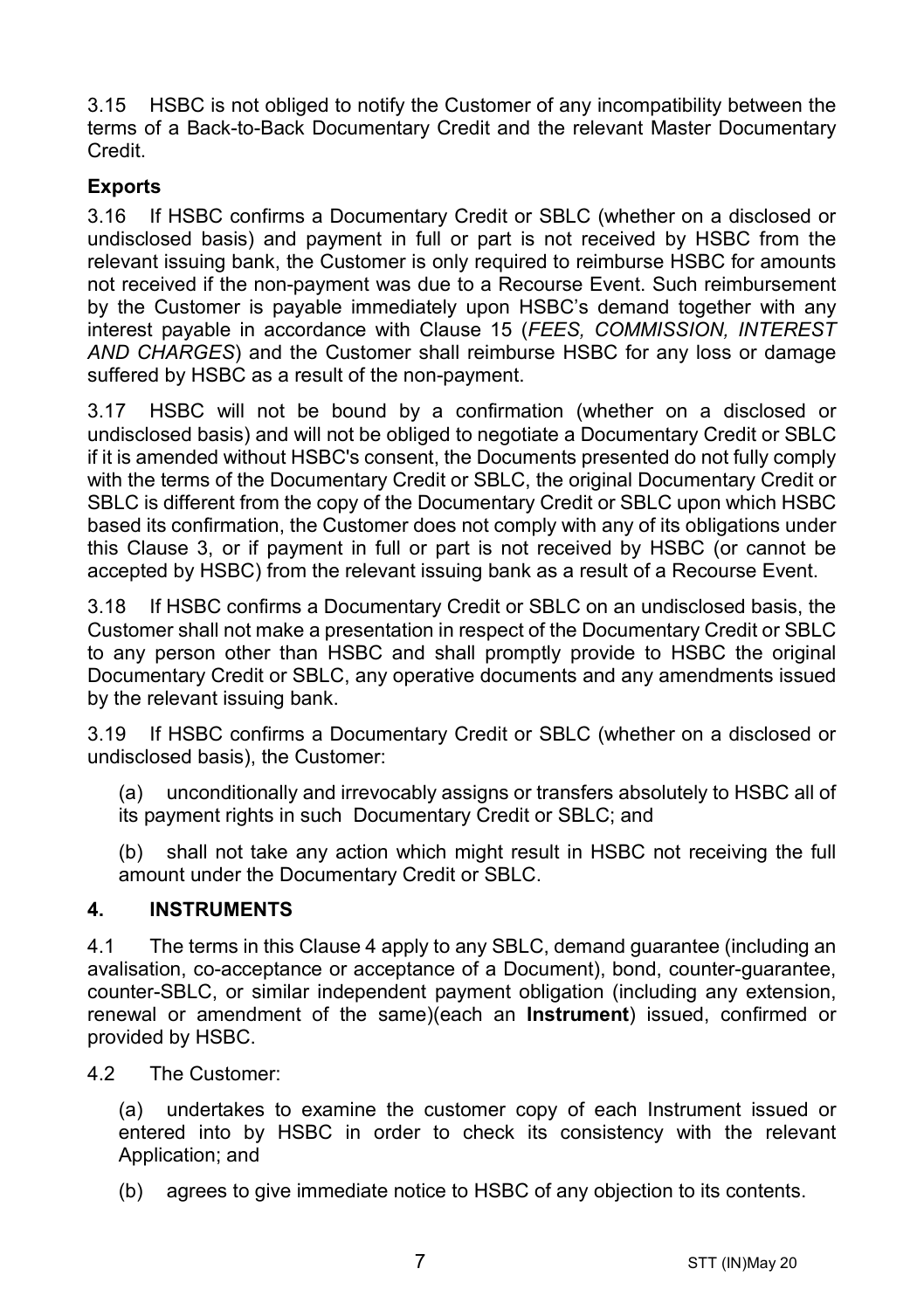4.3 HSBC is authorised to accept, pay or honour any Claim made under any Instrument which appears on its face to comply with its terms, without reference to or further authority from the Customer or any other party, and without enquiring whether any such Claim on HSBC has been properly made, notwithstanding that the validity of any such Claim, or the amount of it, may be in dispute. The Customer accepts any such Claim as conclusive evidence that HSBC was liable to pay or comply with it, and any payment made, or any steps taken by HSBC in good faith under or in connection with it, shall be binding upon the Customer.

4.4 The presentation of any documents under an Instrument shall be deemed to be in compliance with the terms of the Instrument if HSBC determines that they appear on their face to be in order and, taken as a whole, conform with the requirements of the Instrument. The Customer waives all claims against HSBC for any delay that may result in examining such documents or any failure to identify any discrepancies that may exist.

4.5 Notwithstanding any contrary instruction from the Customer, HSBC is entitled to reject any Claim which HSBC determines does not comply with the terms of the relevant Instrument. HSBC is not obliged to notify the Customer or to seek the Customer's waiver of any discrepancy before refusing the Claim. Where HSBC does seek a waiver in respect of any discrepancy, the taking of such action does not oblige HSBC to seek a waiver of discrepancy at any other time.

4.6 If HSBC notifies the Customer of a discrepancy with respect to a Claim and the Customer requests HSBC and/or its correspondent bank or its agent to:

- (a) effect payment under the Instrument, notwithstanding the discrepancy; or
- (b) countersign or issue any guarantee or indemnity covering the discrepancy,

the Customer confirms that its reimbursement obligations and the indemnity set out in Clause [9](#page-13-0) (*[REIMBURSEMENT AND INDEMNITY](#page-13-0)*) shall apply to such Claim and/or any such quarantee or indemnity.

4.7 HSBC may at any time amend or insert additional terms and conditions into an Instrument as HSBC may consider appropriate, provided that any such amendment or additional terms and conditions shall not increase the Customer Liabilities in relation to such Instrument. HSBC may, subject to the beneficiary's consent, cancel the whole or any unused balance of an Instrument.

4.8 Notwithstanding any instruction in an Application, HSBC may restrict the availability of any SBLC, or any advising or confirming, to its own offices or to any correspondent bank or agent of its choice and, in such case, HSBC may refuse to honour, or make payment for, any Document drawn or purporting to be drawn on any office, bank or other person other than such office, correspondent bank or agent.

4.9 If the terms of an SBLC (whether expressly or impliedly) permits payment to be effected to the beneficiary prior to receipt of the documents required to be delivered under such SBLC, the Customer shall, on the maturity date of such SBLC or such earlier date as may be demanded by HSBC, pay to HSBC the full amount of the Claim (whether or not the documents subsequently delivered are compliant with the terms of the SBLC) together with interest accruing on such Claim for the period from and including the date of HSBC's payment to and including the maturity date, such interest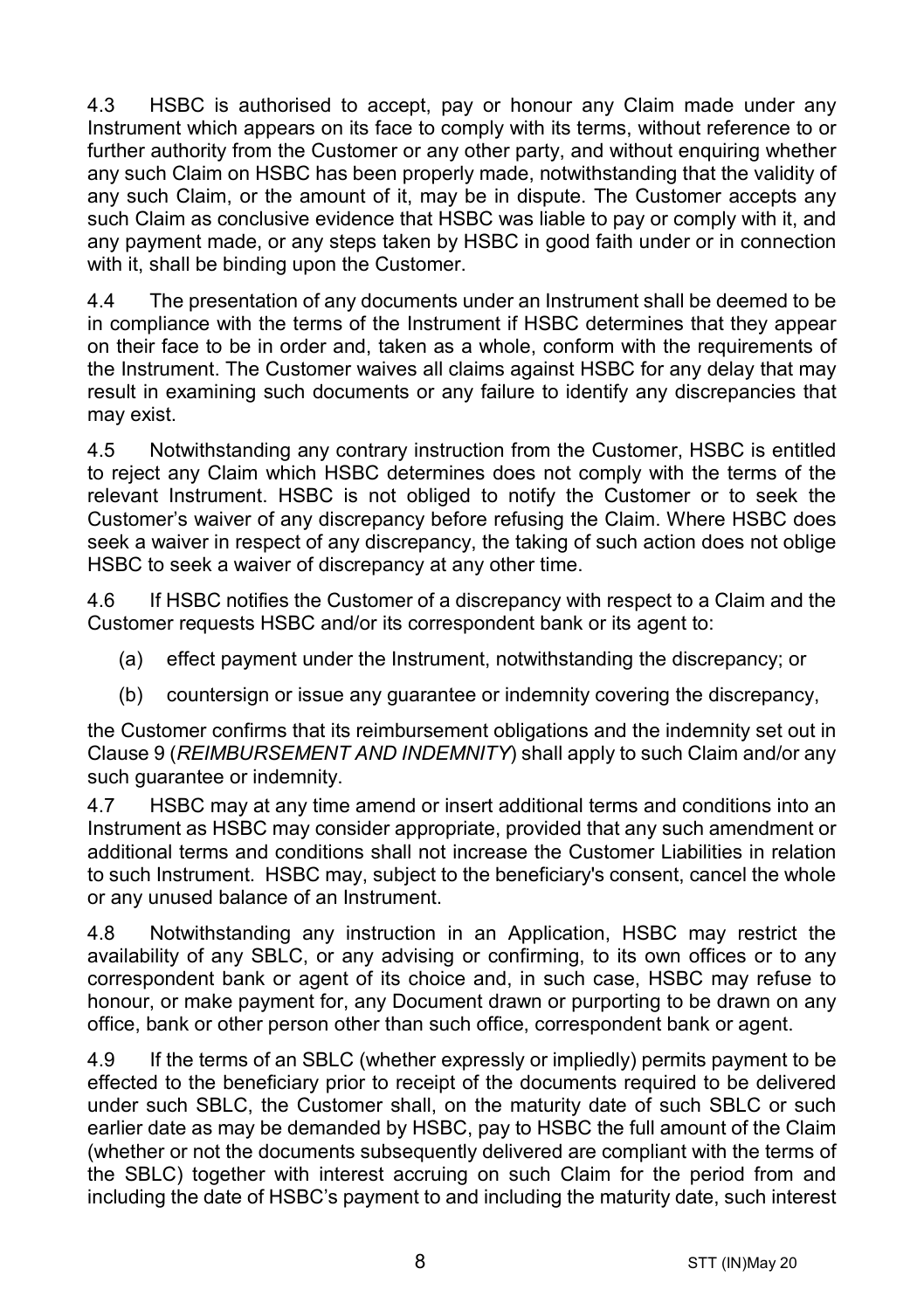payable in accordance with Clause [15](#page-16-0) (*[FEES, COMMISSION, INTEREST AND](#page-16-0)  [CHARGES](#page-16-0)*).

4.10 Notwithstanding the foregoing, if the Customer has requested HSBC to issue or arrange for the issuance of an Instrument by a correspondent bank for which a counter-guarantee or counter-SBLC must be issued by HSBC, HSBC may include such terms in the counter-guarantee or counter-SBLC that HSBC considers are required to support the issuance of such Instrument. Without limitation, the validity period and Claim period (if applicable) of the counter-guarantee or counter-SBLC shall be longer than the validity period and Claim period (if applicable) of the Instrument and other terms may be added to reflect the laws under which the Instrument is governed.

4.11 If any Instrument contemplates renewal or extension and the Customer does not advise HSBC at least 5 Business Days prior to the time required for HSBC to provide notice of cancellation as required by the Instrument, HSBC may renew or extend for an additional year or such other term as HSBC may so select. HSBC shall however be under no obligation to issue, extend or renew any Instrument and may at any time:

(a) cancel or revoke any Instrument without prior notice to or authorisation from the Customer if such Instrument or the beneficiary of such Instrument permits cancellation or revocation; or

(b) pay any Instrument without prior notice to or authorisation from the Customer if the Instrument or any relevant law permits or requires payment to be made if such Instrument is cancelled, withdrawn, not extended or not renewed.

4.12 Any cancellation, payment or revocation by HSBC of any Instrument at any time shall be without prejudice to the rights and obligations of HSBC and the Customer under these Terms.

4.13 Unless an Instrument expressly provides that the original Instrument must be presented to HSBC to support a Claim, HSBC may pay and/or comply with any Claim, whether or not the original of the Instrument is presented to HSBC.

4.14 Notwithstanding that the Customer may claim that an Instrument has been reduced, cancelled or terminated, HSBC may determine that, due to the governing law of the Instrument, it is has not been reduced, cancelled or terminated, or HSBC may determine that it is necessary to obtain or require the relevant beneficiary's confirmation of the reduction, release or discharge of HSBC's and/or any correspondent bank's liabilities under such Instrument. Subject to such determination, or until such confirmation is received by HSBC, such Instrument shall not be treated or deemed as reduced, cancelled or terminated.

### <span id="page-8-0"></span>**5. COLLECTIONS**

5.1 The terms in this Claus[e 5](#page-8-0) apply to any Collection transaction.

5.2 If HSBC is requested by the Customer to handle a Collection as the remitting bank, HSBC shall be under no obligation to make any payment to the Customer in respect of the Collection until HSBC has received full payment from the collecting or presenting bank.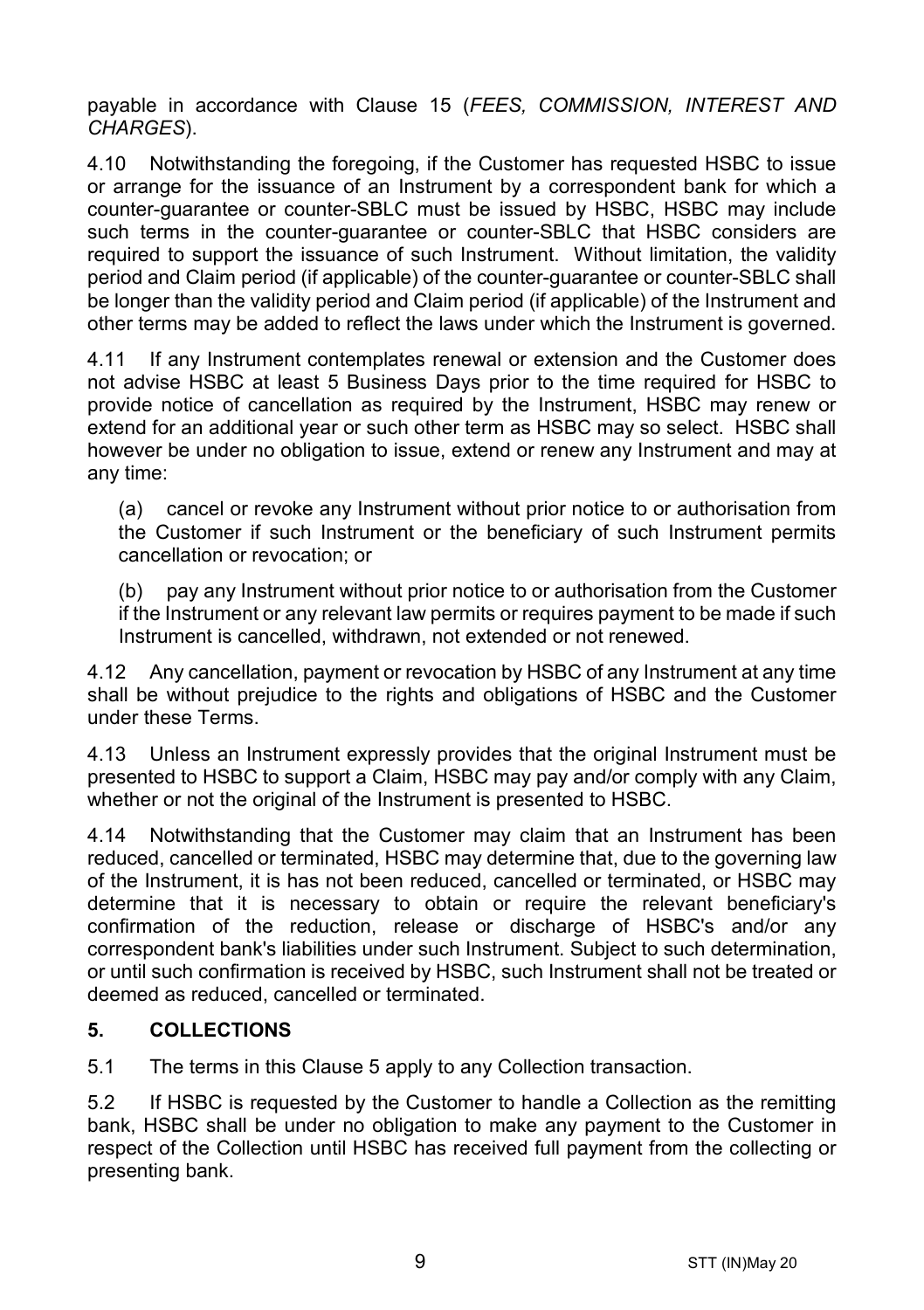5.3 HSBC is not obliged to check the Documents before sending them to the collecting or presenting bank.

5.4 HSBC is not obliged to check the Documents that it receives from a remitting bank.

#### <span id="page-9-0"></span>**6. FINANCE**

6.1 The terms in this Clause [6](#page-9-0) apply where HSBC Finances any Document or Documentary Credit.

6.2 Upon HSBC Financing a Document or Documentary Credit, the Customer unconditionally and irrevocably:

(a) transfers ownership of the Document or Documentary Credit to HSBC and undertakes to endorse the relevant Document in favour of HSBC (if not already endorsed in favour of HSBC as a condition to such Finance) and deliver the original endorsed Document to HSBC;

(b) assigns or transfers absolutely to HSBC all of its rights to receive the proceeds of such Documentary Credit or Document; and

(c) assigns or transfers absolutely to HSBC all of its rights, title and interest in the associated underlying receivable (and related rights and proceeds) (if any) arising from the underlying Trade Transaction,

and where the amount of the Finance was calculated by applying an advance rate to the face value of the Document or Documentary Credit, upon receipt by HSBC of any proceeds of that Document or Documentary Credit in excess of the amount of the Finance, HSBC shall pay those proceeds to the Customer (after deducting any outstanding Customer Liabilities).

6.3 If HSBC has Financed a Document or Documentary Credit and payment in full or part is not received by HSBC for any reason (or cannot, for any reason whatsoever, be accepted by HSBC) from the relevant issuing bank, confirming bank, collecting bank, presenting bank, drawee or obligor (as applicable), then unless otherwise agreed in writing by HSBC:

- (a) such Trade Service is provided with full recourse against the Customer; and
- (b) the Customer is required to reimburse HSBC for amounts not received.

Such reimbursement is payable immediately upon HSBC's demand together with any interest payable in accordance with Clause [15](#page-16-0) (*[FEES, COMMISSION, INTEREST](#page-16-0)  [AND CHARGES](#page-16-0)*) and the Customer shall reimburse HSBC for any loss or damage suffered by HSBC as a result of the non-payment.

6.4 If HSBC has agreed to Finance a Document or Documentary Credit on a nonrecourse basis and payment in full or part is not received by HSBC (or cannot be accepted by HSBC) from the relevant issuing bank, confirming bank, collecting bank, presenting bank, drawee or obligor (as applicable), the Customer is only required to reimburse HSBC for amounts not received if the non-payment was due to a Recourse Event. Such reimbursement is payable immediately upon HSBC's demand together with any interest payable in accordance with Clause [15](#page-16-0) (*[FEES, COMMISSION,](#page-16-0)*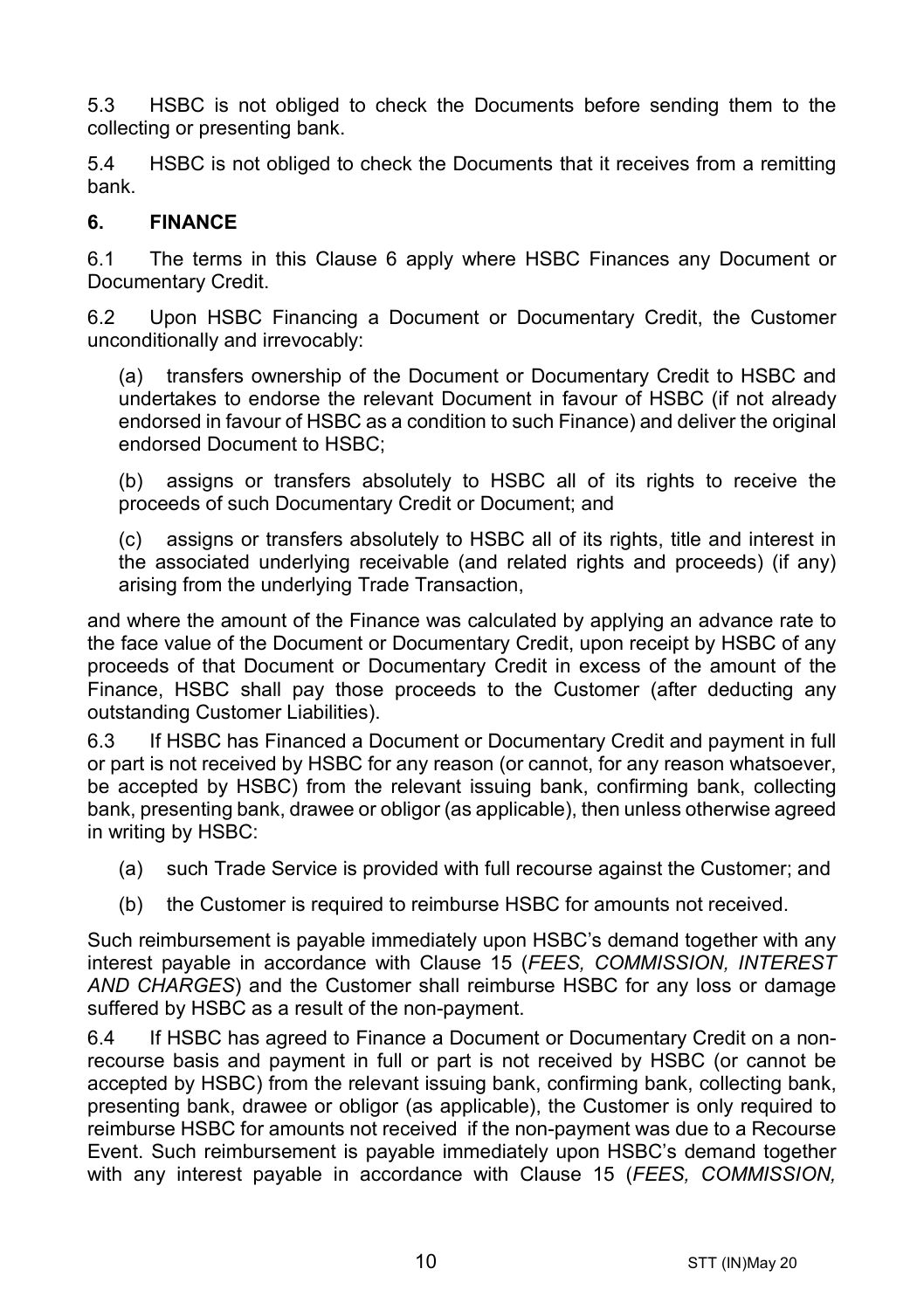*[INTEREST AND CHARGES](#page-16-0)*) and the Customer shall reimburse HSBC for any loss or damage suffered by HSBC as a result of the non-payment.

6.5 Where HSBC has Financed a Document or Documentary Credit, HSBC may at its discretion:

(a) take conditional acceptances and/or acceptances for honour and/or to extend the due date for payment in relation to any such Document or Documentary Credit;

(b) accept payment from any drawee or acceptor before maturity under rebate or discount;

(c) accept part payment before maturity and deliver a proportionate part of the Goods to any drawee or acceptor of such Document or Documentary Credit or the consignee of the related Goods;

(d) at the request of any drawee, delay presentation of such Document or Documentary Credit for payment or acceptance without affecting the liability of the Customer to HSBC in respect of such Document or Documentary Credit;

(e) give an indemnity against any loss arising from any discrepancies in order to obtain acceptance or payment of a Document and the Customer confirms that its reimbursement obligations and the indemnity set out in Clause [9](#page-13-0) (*[REIMBURSEMENT AND INDEMNITY](#page-13-0)*) shall apply to any such indemnity; and

(f) institute proceedings and take steps for the recovery from the acceptors or endorsers of any such Document or Documentary Credit of any amount due in respect of such Document or Documentary Credit, despite HSBC having debited the bank account of the Customer with the amount of such Document or Documentary Credit.

### <span id="page-10-0"></span>**7. TRADE FINANCE LOANS**

7.1 The terms in this Claus[e 7](#page-10-0) apply to any Trade Finance Loans which HSBC may provide to the Customer from time to time.

7.2 Subject to the terms of any applicable Facility Agreement which may apply, any Trade Finance Loan which HSBC provides to the Customer shall be on an uncommitted basis and HSBC may terminate or cancel such Trade Finance Loan at any time without providing reasons to the Customer.

7.3 Interest shall accrue on the Trade Finance Loan and shall be payable in accordance with Clause [15](#page-16-0) (*[FEES, COMMISSION, INTEREST AND CHARGES](#page-16-0)*).

7.4 The Customer shall repay each Trade Finance Loan together with accrued interest and any outstanding fees, commissions, charges and expenses incurred by HSBC on demand unless HSBC agrees otherwise in writing. In any event the Customer shall repay a Trade Finance Loan no later than:

(a) its maturity date;

(b) if it is for financing goods or services, the date on which the Customer receives the proceeds of sale of those goods or services (in full or part); and/or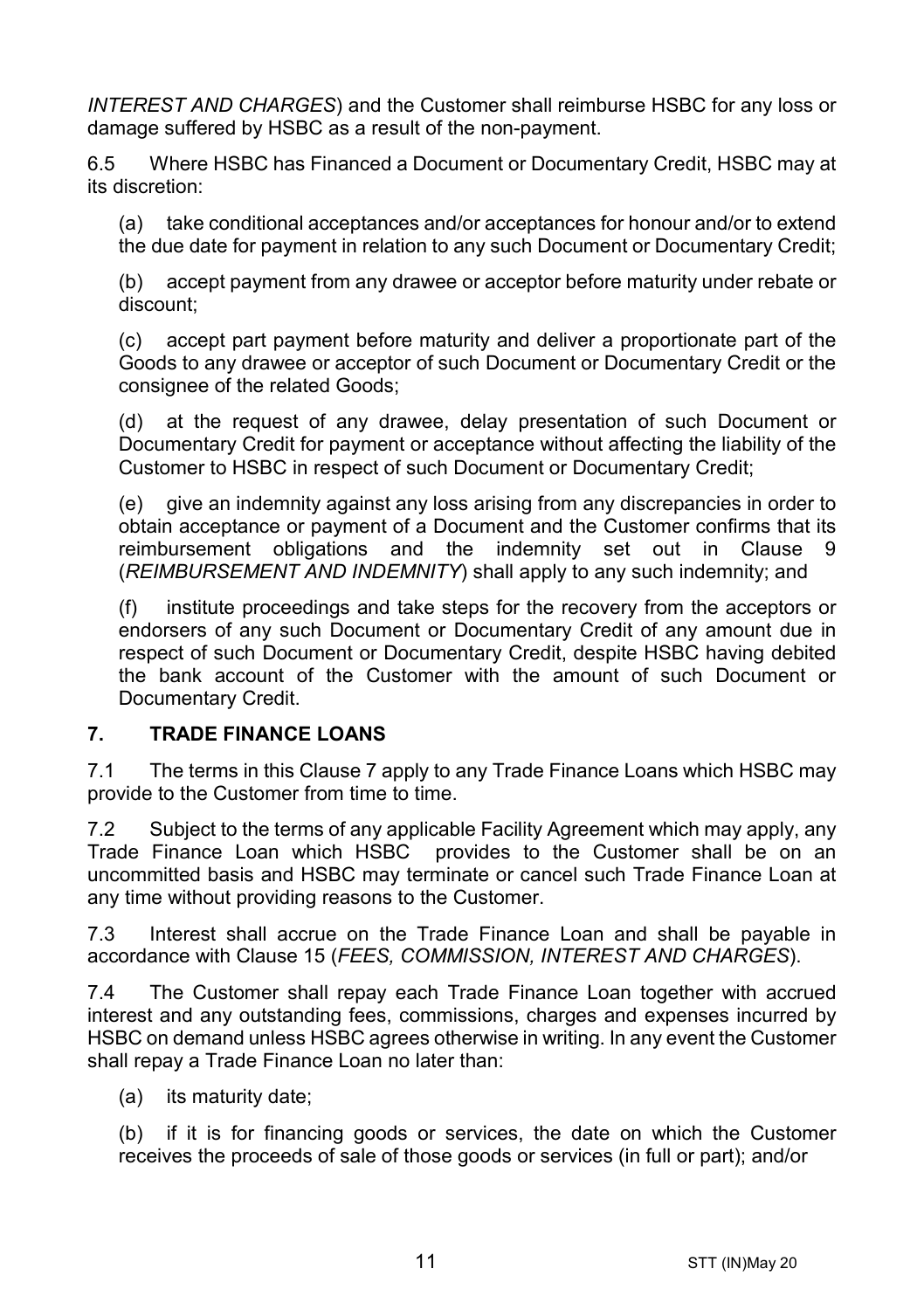(c) if it is for the financing of a debt owed to the Customer, the date on which the Customer receives payment of the debt (in full or part),

and, upon the request of HSBC, the Customer will arrange for all monies payable to the Customer under or in connection with the relevant Trade Transaction to be paid directly to a bank account as specified by HSBC to be used towards the repayment of that Trade Finance Loan and any other outstanding Customer Liabilities.

7.5 If a Trade Finance Loan is due for repayment on a day when the Customer is entitled to make a drawing under another Trade Finance Loan, HSBC may require:

(a) the amount of the Trade Finance Loan that is to be repaid to be deducted from the amount of the drawing to be made; and

(b) only the difference in amounts (if any) to be paid to the Customer.

7.6 Where the Customer requests a Trade Finance Loan and it is to be backed by a Documentary Credit or a confirmed purchase order, pro-forma invoice or such other supporting document specified in the Application, the Customer shall, at or before the time when the Customer submits the Application for that Trade Finance Loan, lodge with HSBC the original Documentary Credit (including all amendments (if any)) or a copy of the confirmed purchase order, pro-forma invoice or other such supporting document referred to in the Application (as applicable), in each case in the format required by HSBC (the **Supporting Document**).

7.7 Where HSBC provides to the Customer a Trade Finance Loan backed by a Supporting Document, the Customer shall:

(a) only use the proceeds of that Trade Finance Loan for the purpose of purchasing, producing, processing, manufacturing, storing, insuring and/or preparing for the sale or shipment of the Goods referred to in the Supporting Document;

(b) not accept any amendment to or cancellation of the Supporting Document without HSBC's prior written consent;

(c) promptly notify HSBC if the value of the relevant Goods or the proceeds due under the Supporting Document at any time falls below the amount of the Trade Finance Loan;

(d) promptly notify HSBC if the relevant Goods are not shipped in accordance with the terms of the Supporting Document;

(e) where the Supporting Document is a Documentary Credit, present all Documents to HSBC in strict compliance with the terms and conditions of the Documentary Credit before the expiry of the time limit(s) prescribed in the Documentary Credit; and

where the Supporting Document is not a Documentary Credit, promptly following shipment of the relevant Goods, provide HSBC with the invoice and other documents evidencing that the relevant Goods have been supplied to the relevant buyer in accordance with the terms and conditions of the relevant sales contract.

7.8 Where HSBC provides to the Customer a Trade Finance Loan backed by a Documentary Credit and HSBC presents the required Documents to the issuing bank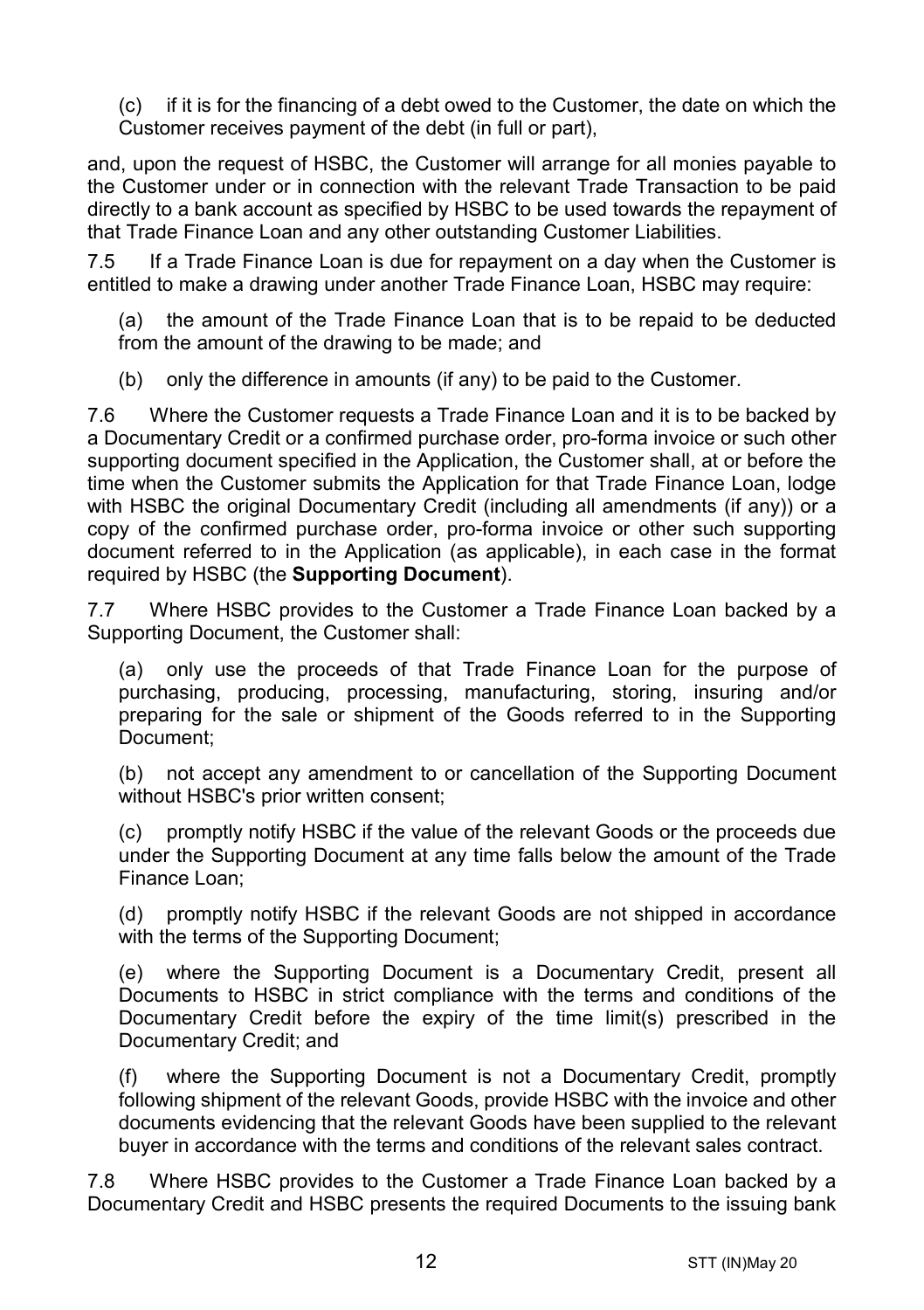for payment or approval and/or HSBC Finances that Documentary Credit or any Document presented under that Documentary Credit, HSBC is authorised to apply the proceeds of the Documentary Credit or the amount of the Finance towards the repayment of that Trade Finance Loan and any other outstanding Customer Liabilities (including accrued interest).

#### <span id="page-12-0"></span>**8. APPLICATIONS FOR RELEASE OF GOODS, SHIPPING GUARANTEES AND LETTERS OF INDEMNITY**

8.1 The terms in this Clause [8](#page-12-0) apply to any Application for the release of Goods, shipping guarantee or letter of indemnity.

8.2 If the Customer requests HSBC to sign or countersign any letter of indemnity or shipping guarantee or (as the case may be) sign, endorse or release any air waybill, bill of lading, parcel post receipt or delivery order (collectively, the **Transport Documents**) to facilitate the release of Goods:

(a) HSBC is authorised (but not obliged):

(i) to honour any Claim (including the acceptance of any Document presented) made under any Documentary Credit, Collection or Document relating to any released Goods and to pay the invoiced amount of the Goods or the value of the Goods (whichever is higher) without examining any of the presented Documents and whether or not aware of any discrepancies; and

(ii) to utilise any Transport Documents in HSBC's possession for the redemption of any letter of indemnity or shipping guarantee; and

(b) the Customer shall promptly accept any Document presented for the payment of the relevant Goods (whether discrepant or not) and shall indemnify HSBC and each other Indemnified Party in accordance with Clause [9.2](#page-13-1) (*[REIMBURSEMENT](#page-13-0)  [AND INDEMNITY](#page-13-0)*).

8.3 Goods and/or Documents are released to the Customer for the purpose of taking delivery of and selling the Goods.

8.4 HSBC may compromise, settle, pay or resist any Claim arising from or in connection with the issuance of any letter of indemnity or shipping guarantee or HSBC signing, endorsing or releasing any Transport Document in such manner as HSBC determines appropriate, without releasing the Customer's obligation and liability to reimburse and indemnify HSBC hereunder.

8.5 The Customer shall redeem and deliver each letter of indemnity or shipping guarantee (if any) to HSBC for cancellation immediately upon receipt of the relevant original Transport Documents.

8.6 The Customer agrees that its Customer Liabilities in respect of a letter of indemnity or shipping guarantee shall continue and shall not be reduced until such letter of indemnity or shipping guarantee has been returned to HSBC and HSBC has been released from all its liabilities under such letter of indemnity or shipping guarantee.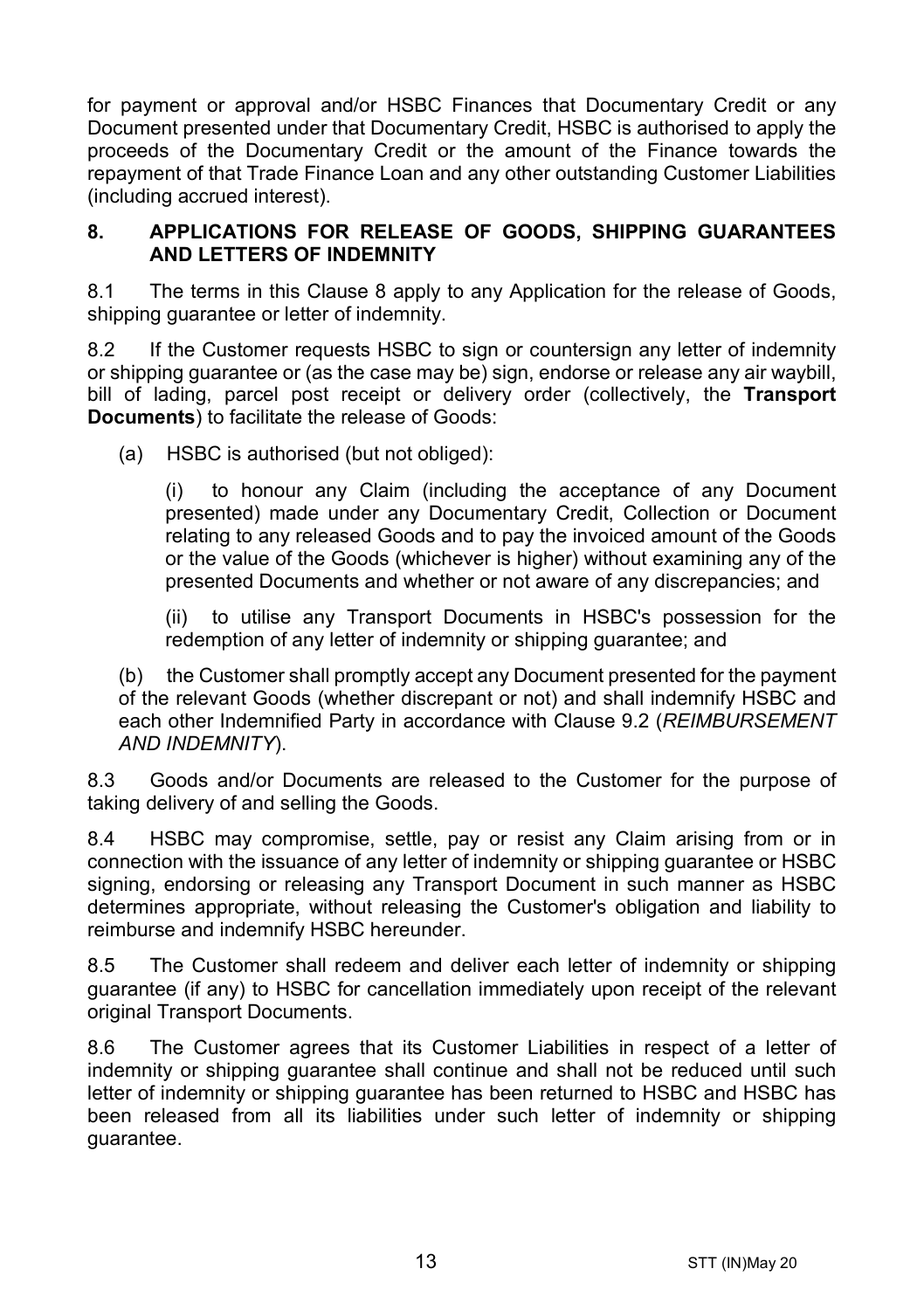# **SECTION 2 – REIMBURSEMENT, INDEMNITY AND OTHER RIGHTS**

## <span id="page-13-0"></span>**9. REIMBURSEMENT AND INDEMNITY**

9.1 The Customer shall upon demand reimburse or pay to HSBC all sums paid (in whatever manner) or due to be paid by HSBC to any person in respect of any Trade Service and shall upon demand pay to HSBC all sums owing at any time by the Customer to HSBC including any principal, interest, commissions, fees, Increased Costs, taxes, customs duties and charges in respect of such Trade Services and any costs and expenses incurred by HSBC in connection with providing such Trade Services.

<span id="page-13-1"></span>9.2 The Customer shall indemnify HSBC, each HSBC Group member, and their officers, employees and delegates (each, an **Indemnified Party**) on demand against all direct, indirect and consequential liabilities and losses, payments, damages, demands, claims, expenses and costs (including legal fees and fees, claims, demands and liabilities from a beneficiary or any other person on a full indemnity basis), proceedings, actions and other consequences (collectively, the **Losses**) which any Indemnified Party may suffer, sustain or incur under or in connection with any Trade Service and the enforcement of its rights under these Terms (except where any such Loss is caused by the Indemnified Party's fraud, gross negligence or wilful misconduct). The Customer shall on demand pay to the Indemnified Party the full amount of the Losses.

9.3 The Customer shall, upon request by any Indemnified Party, forthwith appear and defend at the Customer's own cost and expense any action which may be brought against such Indemnified Party in connection with any Trade Service and to provide such assistance as such Indemnified Party may reasonably require.

9.4 HSBC may, at any time and without notice, debit from any bank account which the Customer holds with any HSBC Group member, or deduct from any proceeds held or received by HSBC which are due to the Customer, any Customer Liabilities outstanding at that time (even if such debit or deduction would cause the relevant bank account to become overdrawn).

9.5 The indemnities contained in these Terms shall not be in any way discharged or diminished, nor shall the liability of the Customer be affected by reason of HSBC or any person from time to time, varying, realising or releasing any of the same, or granting any time, indulgence or concession or compounding with any person, or concurring in accepting or varying any compromise, arrangement or settlement, or omitting to claim or enforce payment, or determining, varying, reducing or extending the terms of any Trade Service, or by anything done or omitted which, but for this provision, might operate to discharge or otherwise exonerate the Customer.

### <span id="page-13-2"></span>**10. CASH COLLATERAL**

10.1 The Customer shall upon demand pay to such bank account as HSBC may direct cash cover in an amount sufficient to cover the Customer Liabilities or such lesser amount if agreed by HSBC (such amount paid, being **Cash Collateral**).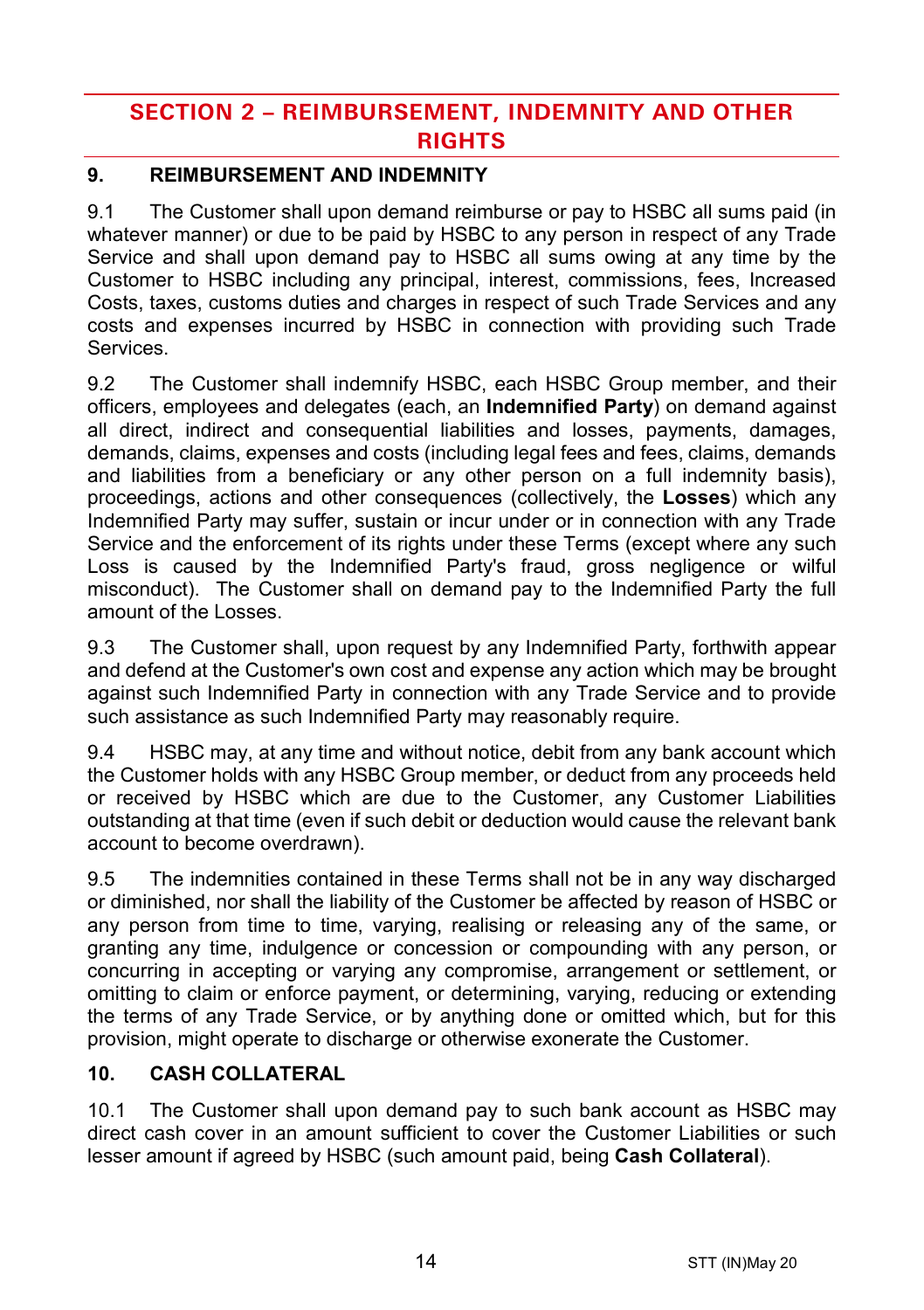10.2 If required by HSBC, the Customer will grant to HSBC, in form and substance satisfactory to HSBC, a security interest which is customary in the Governing Jurisdiction in respect of the bank account and such Cash Collateral, and the Customer shall undertake any filing, registration, recording or enrolment of such security interest for it to be perfected and enforceable against the Customer and shall pay any related fees.

10.3 HSBC may, at any time without notice or demand, apply (whether by way of set-off, transfer or otherwise) any or all Cash Collateral towards the payment of any Claim, the repayment of any Trade Finance Loan and/or the satisfaction of any or all other Customer Liabilities.

10.4 Unless HSBC otherwise agrees:

(a) Cash Collateral shall not constitute a debt owed by HSBC to the Customer or any other person and shall not be repayable or refundable (in whole or in part) by HSBC to the Customer or any other person, in each case, until and unless HSBC is satisfied that all the Customer Liabilities have been unconditionally and irrevocably paid and discharged in full; and

(b) no interest shall accrue on Cash Collateral.

10.5 The Customer shall not create or permit to subsist any mortgage, charge, pledge, lien or other security interest or encumbrance over the Cash Collateral, or any bank account in which such Cash Collateral is held (except for any security in favour of HSBC) or assign, transfer or otherwise deal with the same.

#### <span id="page-14-0"></span>**11. PLEDGE**

11.1 The Customer will pay to HSBC on demand all Customer Liabilities.

11.2 The Customer hereby, to the extent permissible, pledges to HSBC as a continuing security for the Customer Liabilities all Documents and Goods which are at any time in actual or constructive possession or control of HSBC or held on trust for, or to the order of, HSBC whether for custody, collection, security, the making of a Claim or any other reason and whether or not in the ordinary course of banking business and whether in the Governing Jurisdiction or elsewhere.

11.3 To the extent required by HSBC, the Customer shall do all acts (including entering into such further documents) to create, evidence and give the full effect of a pledge over the Documents and Goods as security for the Customer Liabilities.

11.4 If, in the Governing Jurisdiction a pledge (or its equivalent) is required to be registered, filed or otherwise publicly recorded for it to be enforceable, upon request of HSBC the Customer shall take all reasonable action to so register, file and/or record such pledge (including making payment of any related fees).

11.5 Any restriction on the right of consolidating securities shall not apply to the pledge under this Clause [11.](#page-14-0)

11.6 The risk in any Documents and Goods pledged shall remain with the Customer and neither HSBC nor any other HSBC Group member shall be responsible for any loss or damage or depreciation in value of any Documents or Goods held by HSBC as security.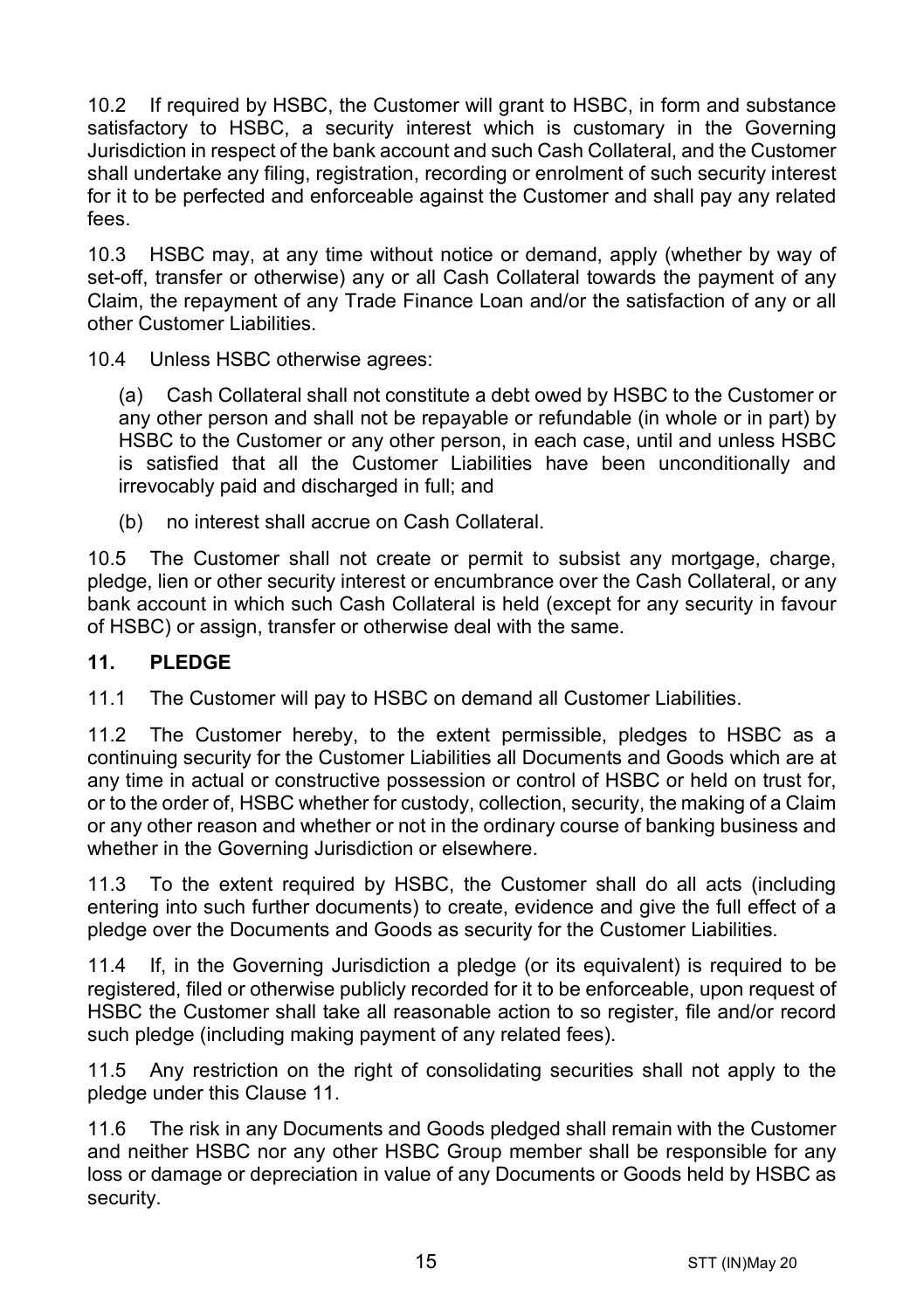11.7 If:

(a) the Customer fails to pay any Customer Liabilities when due or demanded;

(b) the Customer does not comply with any other provision of these Terms;

(c) any representation made by the Customer under these Terms is or proves to have been incorrect when made or deemed to have been made:

(d) the Customer is unable or admits inability to pay its debts as they fall due or the Customer is or is deemed to be insolvent or bankrupt under the laws of its jurisdiction of establishment and/or incorporation (as applicable); or

(e) the Customer enters into or becomes subject to a reorganisation, a composition or other arrangement with one or more creditors, a winding-up, or any other form of bankruptcy or insolvency process or proceeding,

HSBC may enforce its pledge and may, without demand, notice, legal process or any other action with respect to the Customer or any other person, realise, sell, negotiate or otherwise dispose of all or some of the Documents and the Goods at any time and in any way which it deems expedient free from any restrictions and claims and HSBC shall not be liable for any loss arising out of such realisation, sale, negotiation or disposal.

11.8 All monies received, recovered or otherwise realised by HSBC following the enforcement of the pledge may be credited to a separate interest-bearing suspense account for so long as HSBC determines in order to preserve HSBC's rights towards discharge of the whole of the Customer Liabilities.

#### **12. TRUST RECEIPTS**

12.1 Whilst any Customer Liabilities remain outstanding in respect of any Trade Service provided in relation to any Documents or Goods, if any such Documents or Goods are held by or released to the Customer or to its order, the Customer:

(a) will hold such Documents and Goods (and the proceeds of sale and/or any insurance) on trust for HSBC (or, if a trust is not recognised and enforceable, hold to the order of HSBC) exclusively for the purpose agreed between HSBC and the Customer from time to time in respect of the Trade Service being provided;

(b) will keep such sale and/or insurance proceeds, and store such Goods, separate from any other property of the Customer and capable of being identified;

(c) confirms that such Documents and Goods will continue to be subject to the pledge in Claus[e 11](#page-14-0) (*[PLEDGE](#page-14-0)*) but at the risk of the Customer;

(d) will, at the request of HSBC, execute and deliver to HSBC trust receipts in form and substance satisfactory to HSBC together with any other documentation HSBC may require;

(e) will comply promptly and fully with any instructions or request which HSBC may give to the Customer in relation to such Documents and Goods;

(f) will, upon receipt, promptly pay to HSBC the proceeds of sale and/or insurance of the Goods; and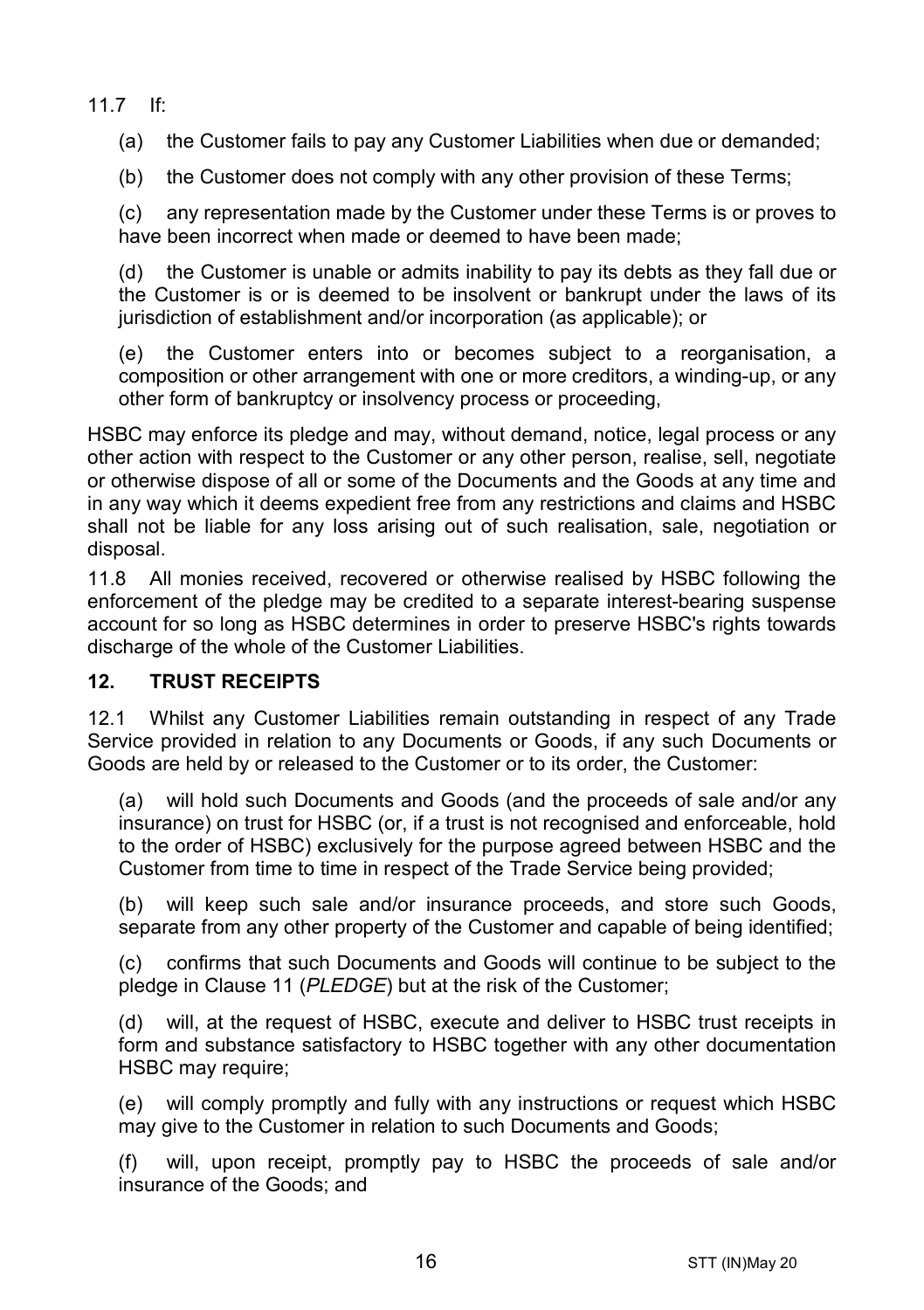(g) acknowledges that HSBC may at any time take possession and dispose of the Goods, Documents and/or sale and/or insurance proceeds of the Goods.

#### **13. SET-OFF**

13.1 HSBC may, at any time and without notice, combine or consolidate all the bank accounts of the Customer held with HSBC and/or set-off any Customer Liabilities against any obligation owed by HSBC to the Customer (including in respect of any Cash Collateral, or proceeds received or held by HSBC), regardless of the place of payment, booking branch or currency of either obligation.

13.2 To effect any set-off HSBC may convert to a currency any amount which is in a different currency at the relevant Exchange Rate.

13.3 If any Customer Liabilities are unliquidated or unascertained, HSBC may apply or set off an amount estimated by it in good faith to be the amount of that liability.

#### **14. SUPPLEMENTARY RIGHTS**

14.1 HSBC's rights under these Terms are to be in addition to and are not to be in any way prejudiced or affected by any one or more other indemnities, guarantees, securities or other obligations which HSBC may now or subsequently hold whether from the Customer or any other person.

14.2 HSBC may enforce its rights under these Terms or in respect of any other indemnities, guarantees, securities or other obligations which HSBC may now or subsequently hold whether from the Customer or any other person in any order it chooses and the Customer waives any rights it may have which provide otherwise.

# **SECTION 3 – FEES AND PAYMENTS**

#### <span id="page-16-0"></span>**15. FEES, COMMISSION, INTEREST AND CHARGES**

15.1 Unless otherwise agreed in writing with the Customer:

(a) fees and other charges (other than interest and commission) shall be payable by the Customer to HSBC in respect of each Trade Service at the rates, in the amounts, and at the times agreed in the relevant Application, Facility Agreement or Tariff Book or as otherwise in accordance with HSBC's standard practices;

(b) interest shall be payable by the Customer to HSBC upon demand in respect of any Trade Finance Loan or Finance, shall accrue on the amount of such Trade Finance Loan or Finance for the period from the date HSBC provides such Trade Finance Loan or Finance to the date such Trade Finance Loan or Finance is repaid or settled in full, and shall be calculated by reference to the rates agreed in the relevant Application, Facility Agreement or Tariff Book or as otherwise in accordance with HSBC's standard practices;

(c) interest shall be payable by the Customer to HSBC upon demand in respect of any Claim paid by HSBC, shall accrue on the amount of the Claim for the period from the date HSBC pays such Claim to the date the Customer Liabilities resulting from such Claim are reimbursed in full, and shall be calculated by reference to the rates agreed in the relevant Application, Facility Agreement or Tariff Book or as otherwise in accordance with HSBC's standard practices; and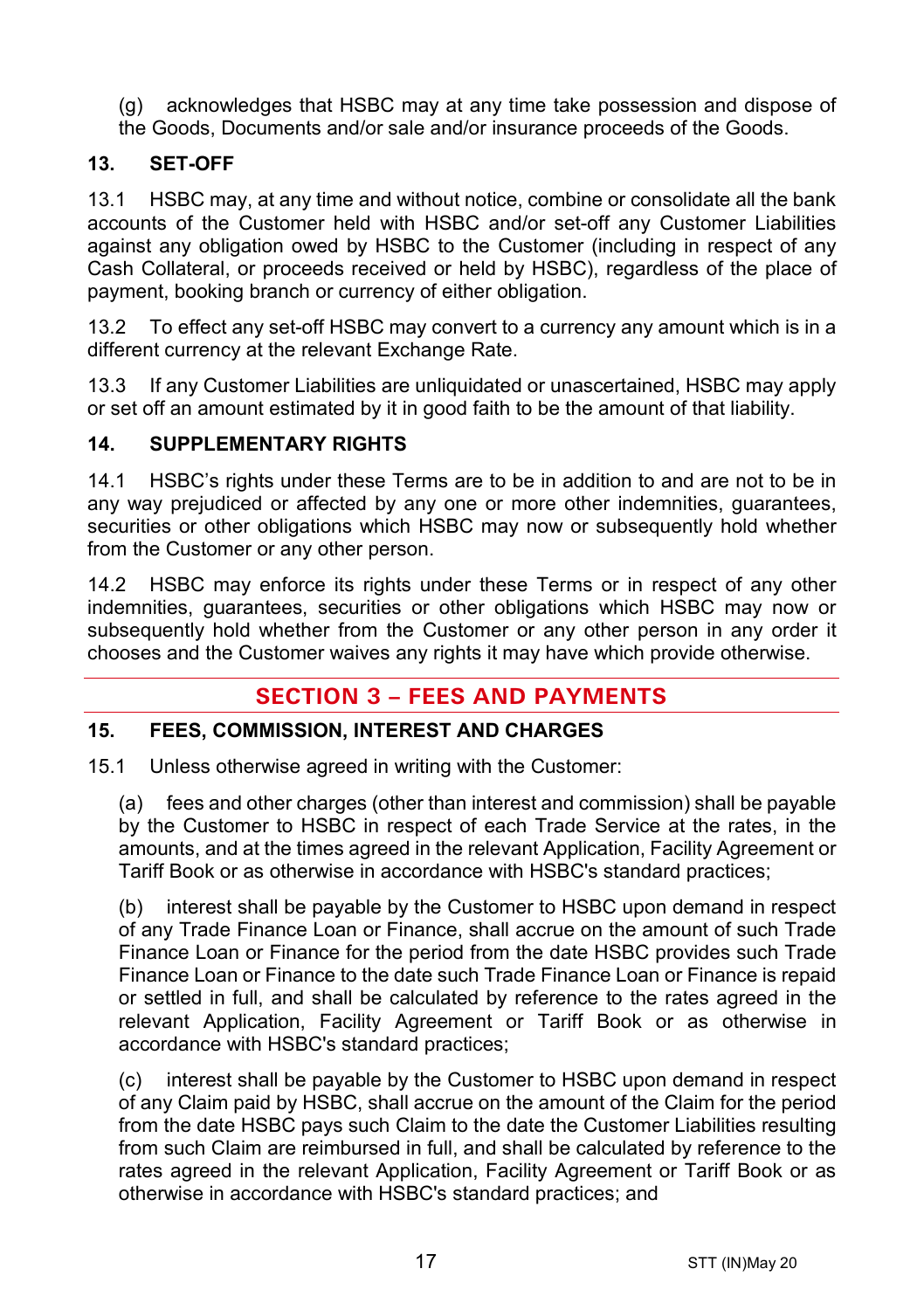(d) commission shall be payable by the Customer to HSBC upon demand in respect of any Documentary Credit or Instrument and shall be calculated by reference to the face value of such Documentary Credit or Instrument and the rates agreed in the relevant Application, Facility Agreement or Tariff Book or as otherwise in accordance with HSBC's standard practices.

15.2 Any fee, interest or commission accruing in respect of a Trade Service will accrue from day to day and is calculated on the basis of the actual number of days elapsed and a year of 365 days or, in any case where the market practice in the relevant Governing Jurisdiction differs, in accordance with that market practice.

15.3 Any fee, commission, interest or charge payable by the Customer to HSBC is non-refundable.

15.4 If the Customer fails to pay any amount payable by it under these Terms on its due date, default interest shall accrue on the overdue amount from the due date up to the date of actual payment (both before and after judgment) at the rate agreed in the relevant Application, Facility Agreement or Tariff Book or as otherwise in accordance with HSBC's standard practices.

#### **16. PAYMENTS**

16.1 Payments by the Customer shall be made to HSBC in immediately available, freely transferable, cleared funds and as specified by HSBC, without any set-off, counterclaim, withholding or conditions of any kind unless compelled by law.

16.2 All amounts paid or payable to HSBC in respect of any Trade Service are expressed on a Tax-exclusive basis. The Customer must pay any relevant Tax (as necessary) on any amount that the Customer is required to pay HSBC.

16.3 If any deduction or withholding is required by law (including on account of any Tax), the Customer must:

(a) increase the sum payable so that, after making the minimum deduction or withholding required, HSBC will receive and be entitled to retain a net sum at least equal to the sum that HSBC would have received had that deduction or withholding not been made; and

(b) within 30 days of such payment, forward to HSBC the confirmation in writing from the relevant tax authority evidencing receipt by the relevant tax authority of that deduction or withholding.

16.4 Unless HSBC agrees otherwise, each payment by the Customer to HSBC shall be made in the currency of the relevant Customer Liability for which that payment is being made and the Customer waives any right it may have in any jurisdiction to pay such payment in another currency. If HSBC receives a payment from the Customer or any other person in a currency which is not the currency in which that payment was due or if any Cash Collateral needs to be converted into another currency so that HSBC may apply it to satisfy any outstanding Customer Liabilities in another currency, HSBC shall undertake that conversion using the relevant Exchange Rate (or, if applicable, pursuant to the terms of any hedging agreement that the Customer and HSBC may have entered into for these purposes). Where HSBC undertakes any currency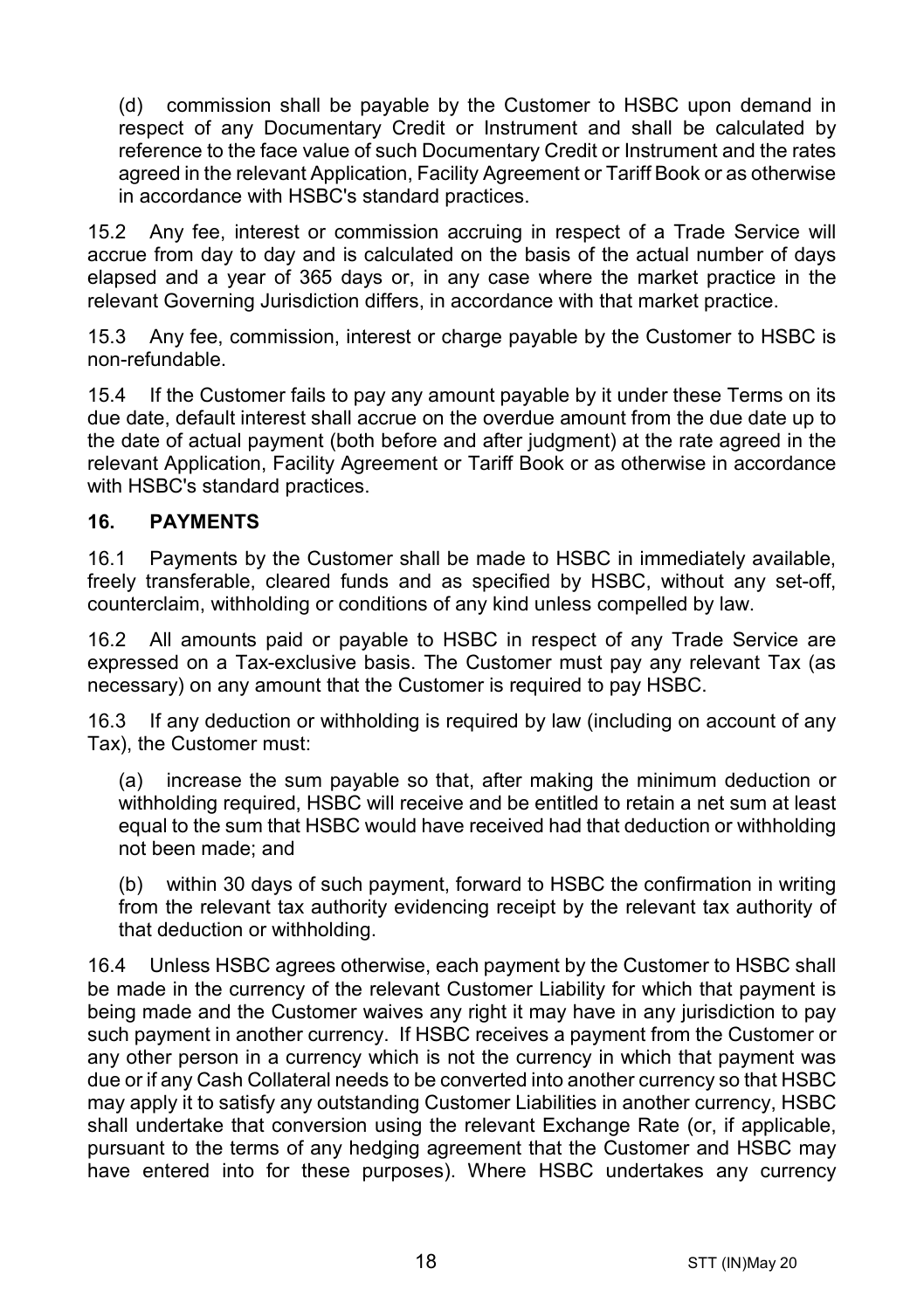conversion permitted by these Terms, the Customer shall indemnify HSBC for any cost, loss or liability incurred by HSBC in undertaking the conversion.

16.5 If any payment due from the Customer, or any order, judgment or award given or made in relation to any payment due from the Customer, has to be converted into another currency for the purpose of making or filing a claim or proof against the Customer or any other person, or obtaining or enforcing an order, judgment or award, the Customer shall indemnify HSBC against any cost, loss or liability arising out of or as a result of the conversion.

16.6 Any notice from, or determination by, HSBC of a rate or amount under these Terms, a Trade Service or any document referred to in these Terms shall (unless it contains an obvious error) be conclusive evidence of that rate or amount. In any legal proceedings connected with these Terms and/or a Trade Service, the account entries of HSBC are prima facie evidence of the matters to which they relate.

16.7 Any moneys paid to HSBC in respect of the Customer Liabilities may be applied in or towards satisfaction of the same or credited to a separate suspense account for so long as HSBC determines in order to preserve HSBC's rights towards discharge of the whole of the Customer Liabilities.

16.8 Moneys received by HSBC shall be applied by it (unless otherwise mandatorily required by law):

(a) first, in discharging all costs, fees and expenses (including legal fees) owing by the Customer to HSBC;

(b) second, in or towards the discharge of any interest or other amounts (not being principal) owing to HSBC; and

(c) thirdly in or towards the discharge of any principal owing by the Customer to HSBC.

16.9 If any moneys paid to HSBC in respect of the Customer Liabilities are required to be repaid by virtue of any law relating to insolvency, bankruptcy or liquidation or for any other reason, HSBC may enforce these Terms and the relevant Trade Service as if such moneys had not been paid.

16.10 Any sums that would fall due on a day other than a Business Day will be due on the next Business Day. In such event, interest and commission calculations will be adjusted accordingly.

16.11 If any amount to be paid by the Customer to HSBC in connection with a Trade Service is calculated by reference to a published benchmark interest rate (such as a central bank reference rate) and that rate is less than zero per cent at the time of calculation, such rate shall be deemed to be zero per cent.

# **SECTION 4 – REPRESENTATIONS, UNDERTAKINGS AND SANCTIONS**

#### **17. REPRESENTATIONS AND WARRANTIES**

17.1 In addition to other representations and warranties made by the Customer to HSBC, the Customer represents and warrants to HSBC that: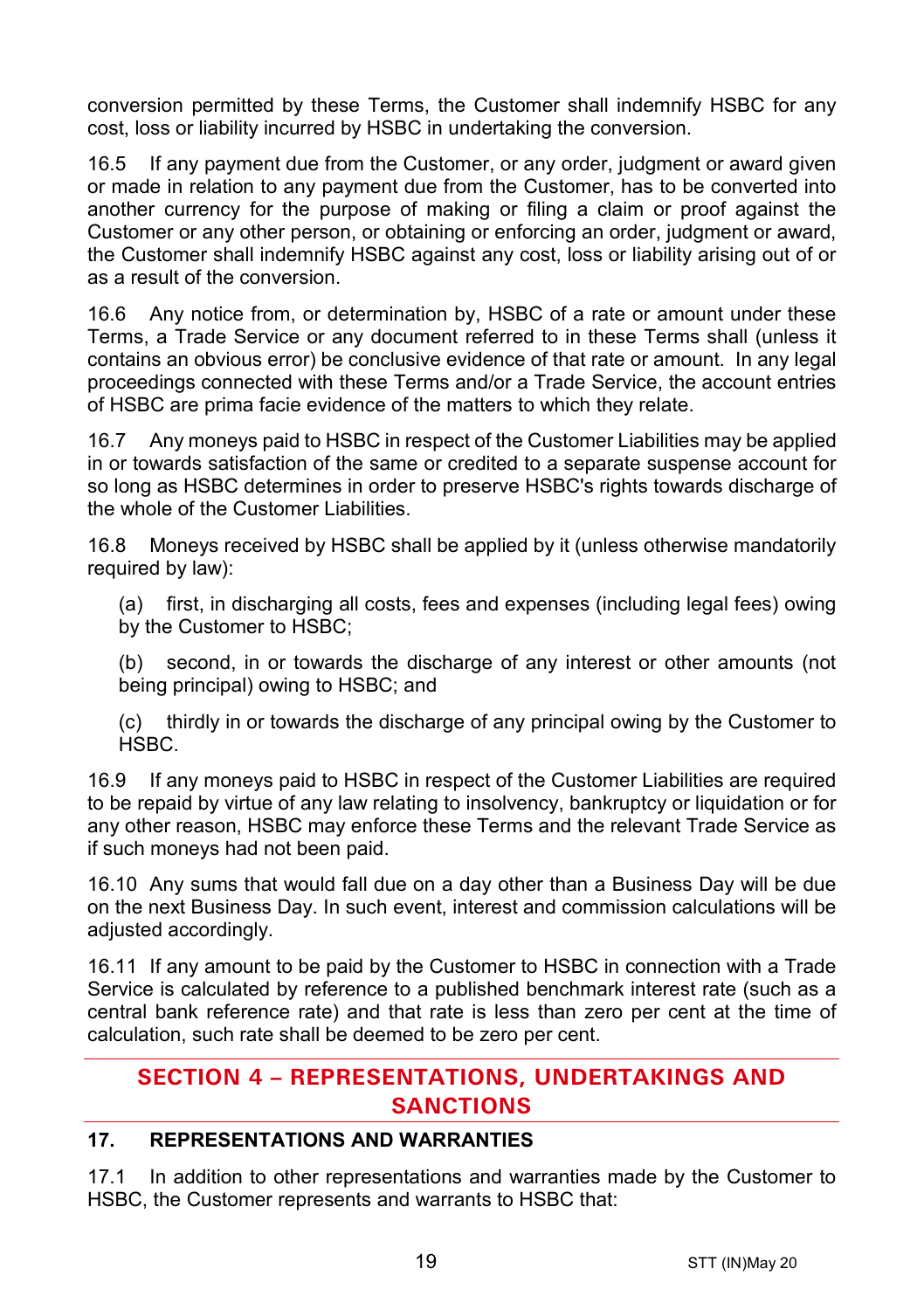(a) it is duly established and/or incorporated under the laws of its jurisdiction of establishment and/or incorporation (as applicable), is validly existing and has full power to carry on its business as now being conducted, to own its assets and to enter into and perform its obligations under these Terms, and shall promptly notify HSBC of any change to its constitution or existence;

(b) the obligations expressed to be assumed by it in these Terms and in each Trade Transaction which it may enter into from time to time are legal, valid, binding and enforceable obligations;

(c) all authorisations, consents, approvals, resolutions, licences, exemptions, filings, notarisations or registrations required or desirable to enable it lawfully to enter into, exercise its rights and comply with its obligations under these Terms and each Trade Transaction have been obtained or effected and are in full force and effect;

(d) these Terms and each Trade Transaction which it may from time to time enter into do not and will not conflict with its constitutional documents or any agreement or instrument binding upon it or any of its assets or constitute a default or termination event (however described) under any such agreement or instrument;

(e) each Trade Service requested by or for the Customer relates to a genuine Trade Transaction as described in the documents pertaining to such Trade Transaction and all documents and information (including in any Application) provided by the Customer to HSBC in relation to each Trade Service or these Terms is/are complete, accurate, genuine and valid;

(f) it has not taken any corporate action, or any other steps and no legal proceedings have been commenced for its liquidation, judicial management, receivership, or any similar or analogous proceedings or for the appointment of a receiver and manager, judicial manager, liquidator or similar officer of it or of all or any material part of its assets or revenues;

(g) any Documents, Goods or proceeds of sale in which HSBC has or is purported to have an interest are free from any security interest(s) and encumbrance(s) (other than in favour of HSBC) and the Customer is the sole and beneficial owner of any such Documents, Goods or proceeds of sale;

(h) as at the date HSBC provides Finance to the Customer in respect of a Document or Documentary Credit, it is not aware of any dispute (actual, pending or threatened) in respect of that Document or Documentary Credit or the relevant Trade Transaction; and

(i) as at the date HSBC provides Finance to the Customer in respect of a Document or Documentary Credit or provides a Trade Finance Loan to the Customer, it has not received any financing in respect of that Document, Documentary Credit or the relevant Trade Transaction from any person other than HSBC.

17.2 All representations and warranties in these Terms are deemed to be made on each day (a) an Application is made and is being processed, (b) any Trade Service is outstanding and (c) any Customer Liabilities remain outstanding.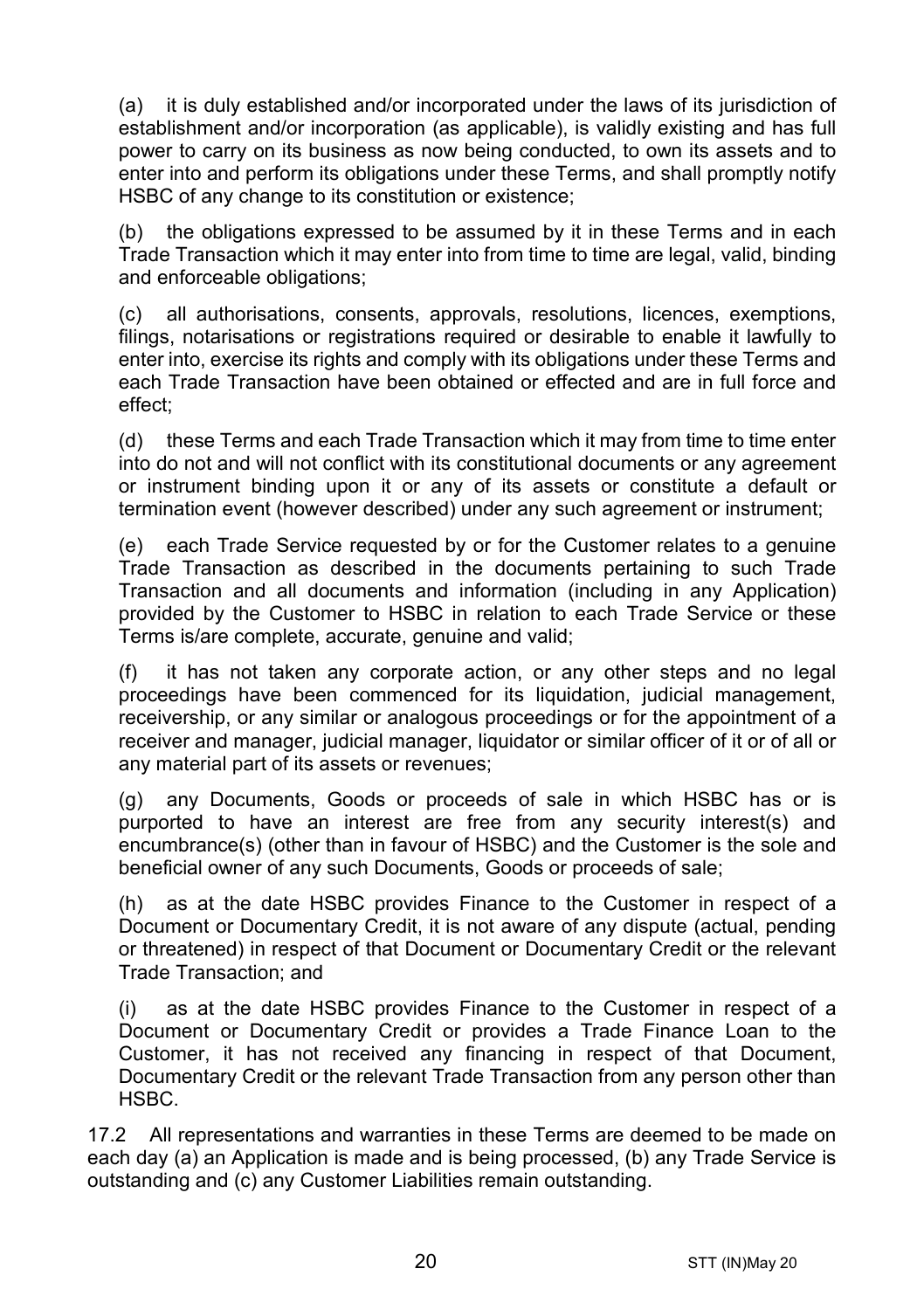17.3 The Customer acknowledges that HSBC will rely on any representations and warranties made by the Customer including when HSBC assesses whether or not to provide a Trade Service to the Customer.

17.4 The Customer shall promptly notify HSBC on becoming aware of any representation or warranty becoming untrue, or the Customer being unable to make any representation or warranty when repeated.

#### **18. UNDERTAKINGS**

#### **General Undertakings**

18.1 The Customer shall at the request of HSBC:

(a) provide HSBC with such information concerning a Trade Transaction (including copies of sale contracts, purchase order and invoices), Documents and Goods and any proposed sale of Goods as HSBC may require and promptly notify HSBC if any Trade Transaction is cancelled or terminated for any reason or if any material dispute arises in respect of a Trade Transaction;

(b) provide HSBC with such information regarding the financial condition, assets and operations of the Customer and its affiliates as HSBC may reasonably require;

(c) provide HSBC with any information required by HSBC to satisfy its "*know your customer*" or similar identification procedures;

(d) keep HSBC informed of the whereabouts of the Goods and of any change in the condition, quality or quantity of the Goods;

(e) co-operate fully with HSBC and render to HSBC all assistance it requires in the collection and enforcement of any payments under or in connection with any Trade Service whether by legal proceedings or otherwise; and

(f) promptly do all such acts or execute all such documents at its own cost as HSBC may specify:

(i) for the purpose of the creation, perfection, protection or maintenance of any interest conferred or intended to be conferred on HSBC by, pursuant to or in connection with these Terms (including in respect of any Cash Collateral, Documents, Goods or sale proceeds);

(ii) for the exercise of any rights, powers and remedies of HSBC provided by, pursuant to or in connection with these Terms or by law; and

(iii) to facilitate the realisation by HSBC of any Documents or Goods in which HSBC is, or is intended to be, interested.

#### **Trade Service Undertakings**

18.2 The Customer shall, to the extent applicable to a Trade Service and/or where HSBC has or is purported to have an interest in the relevant Documentary Credit, Documents, Goods or proceeds of sale referred to:

(a) ensure that the Documentary Credit, Documents, Goods or proceeds of sale (as applicable) are free from any mortgage, charge, pledge, lien or other security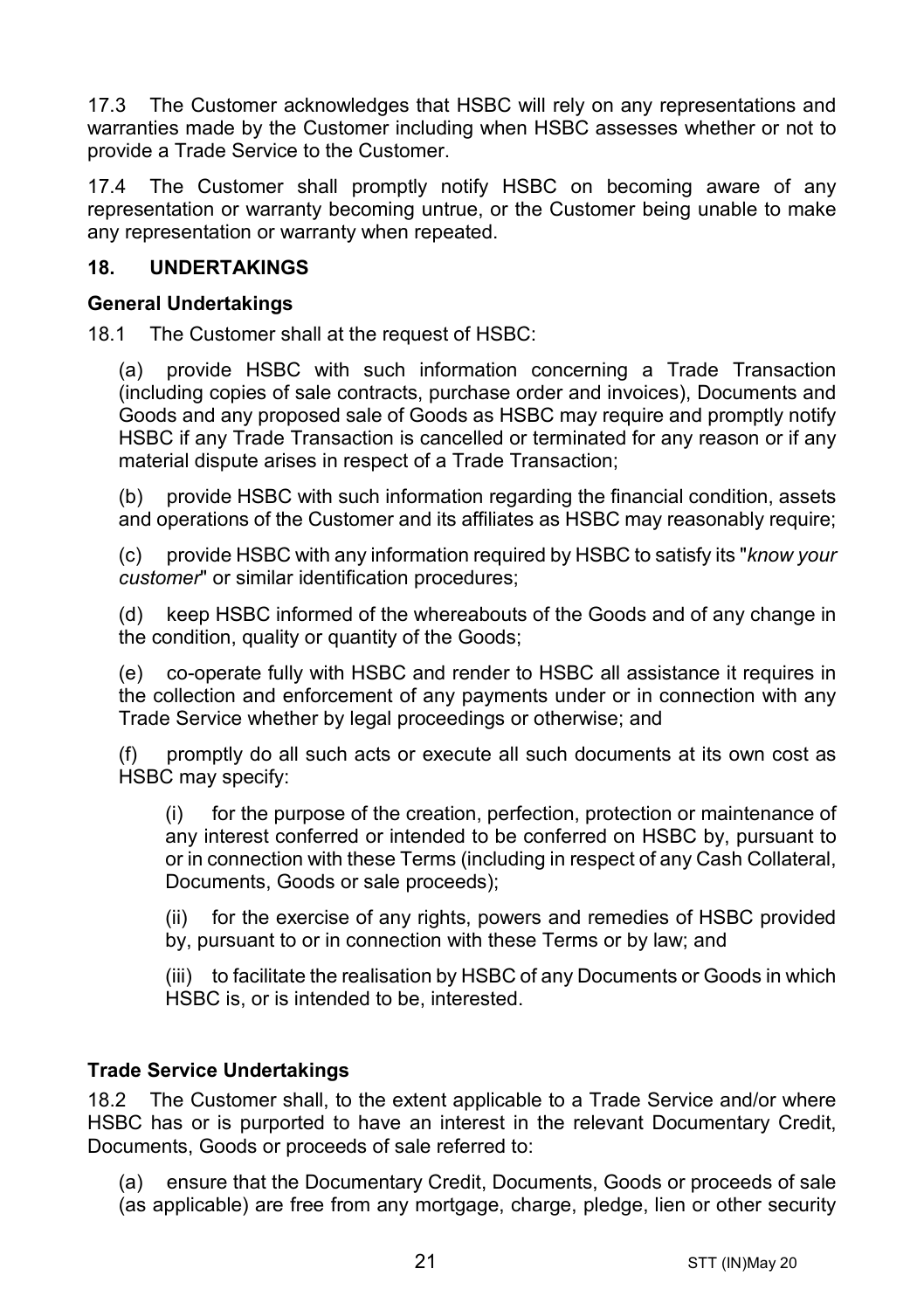interest, encumbrance or claim except for any trust, pledge or other form of security in favour of HSBC or which has been expressly permitted by HSBC;

(b) for so long as the Customer has title to the Goods or if as a condition to the Trade Service the Customer is required to procure the insurance of the Goods:

(i) insure the Goods for such value against such insurable risks as is stipulated in the relevant condition or, in the absence of any such condition, as is customary for those Goods;

(ii) promptly following (and in any event within ten days of) the date of the Application for the relevant Trade Service, provide to HSBC copies of the relevant insurance policies; and

(iii) promptly notify HSBC of any claims made on the relevant insurance policies and direct the insurer to pay to HSBC all insurance proceeds in respect of the Goods;

(c) if so requested by HSBC:

(i) promptly arrange for HSBC's interest in the Goods to be endorsed on any relevant insurance policy; and

(ii) promptly submit claims in respect of the Goods to relevant insurer;

(d) promptly pay to HSBC all insurance proceeds received by it in respect of the Goods and, pending payment, hold such proceeds on trust for HSBC (or, if a trust is not recognised and enforceable, hold to the order of HSBC);

(e) promptly endorse all Documents in favour of HSBC, deposit all Documents with HSBC or to its order and note in its records the interest of HSBC in all Documents and the Goods;

promptly pay all freight, warehouse, dock, transit and other charges, rent and all other costs of and in connection with the Documents and/or Goods;

(g) not permit the Goods to be processed or altered without the prior written consent of HSBC;

(h) not take any action, which might prejudice the value of the Goods or the effectiveness of any pledge or trust under these Terms;

(i) promptly inform HSBC of any event of which it becomes aware that may adversely affect the liability of a buyer to complete the purchase of the Goods or any change or deterioration in the state or quality or otherwise of the Goods;

(j) promptly inform HSBC if it becomes aware of any theft, fraud, illegal activity, loss, damage or other misuse of or in relation to any Goods or Documents;

(k) permit HSBC (or any delegate) access to any premises at which the Goods are stored or located for the purpose of inspecting, taking possession of, or otherwise protecting its interest in the Goods;

(l) not attempt to factor, transfer, sell, dispose of or otherwise deal with the Documents, Goods or proceeds of sale (as applicable), Documentary Credit (or any confirmation (whether given on a disclosed or undisclosed basis)), except as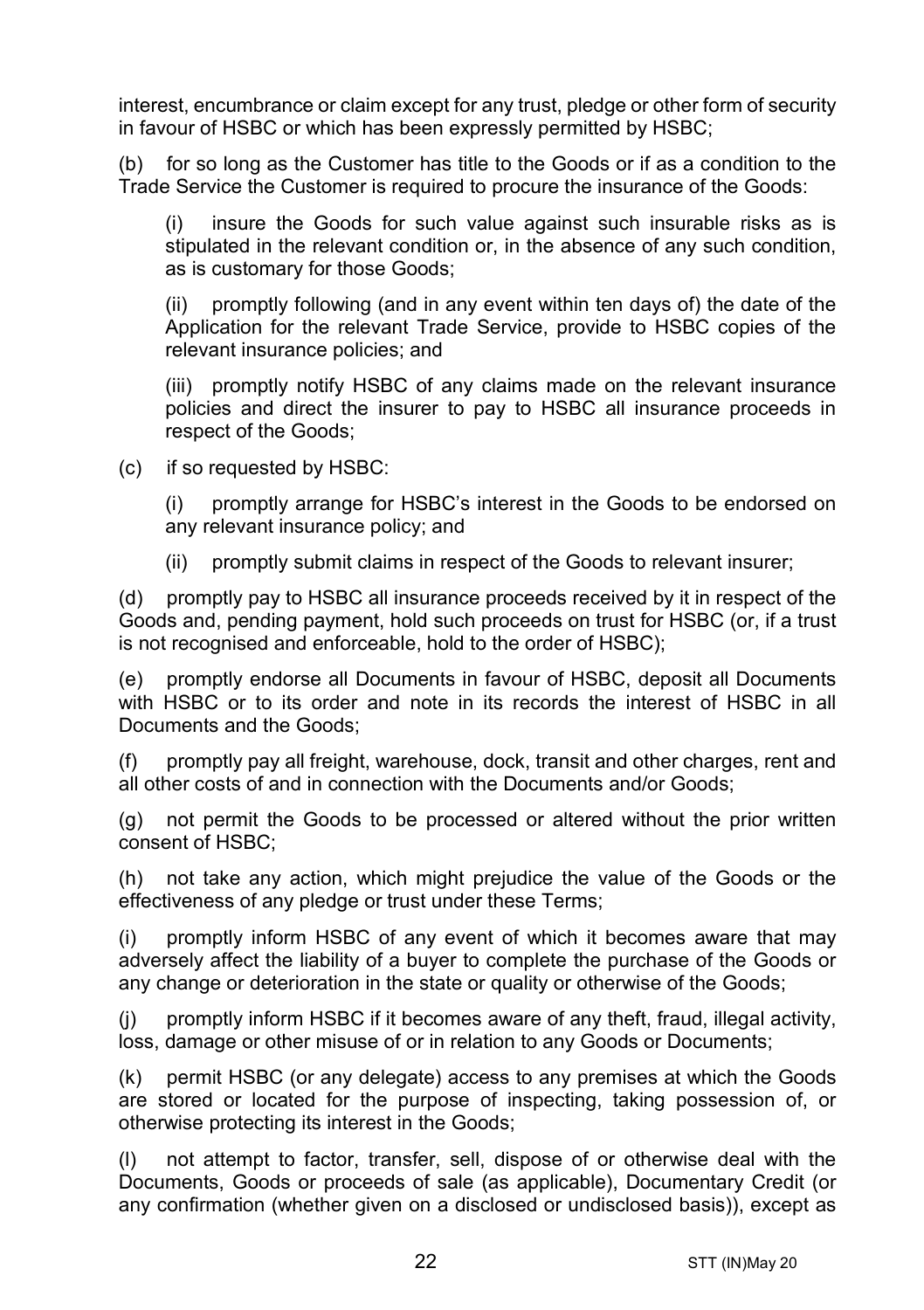agreed between HSBC and the Customer from time to time in respect of the Trade Service(s) being provided;

(m) not present the Documents to any other bank, financial institution or similar type of financing entity or obtain any form of financing and/or borrowing in respect of the same Trade Transaction;

(n) not agree to any amendment to the Documentary Credit, SBLC or Document without the prior written consent of HSBC; and

(o) procure the prompt release of HSBC from any guarantee, indemnity or other commitment that HSBC may have provided in respect of the Documents or the Goods,

and HSBC (or any delegate) is authorised to take such steps and to make any payments, on behalf and at the cost of the Customer, to ship, collect, land, store, insure or inspect the Goods and/or to demand and collect any proceeds of sale.

#### <span id="page-22-0"></span>**19. COMPLIANCE WITH LAWS AND SANCTIONS**

19.1 The Customer represents and warrants that:

(a) neither the Customer nor any of its subsidiaries, directors, officers, employees, agents, or affiliates is a person or entity that is, or is owned or controlled by any person or entity that is:

(i) the subject of any sanctions issued, administered or enforced by the US Department of the Treasury's Office of Foreign Assets Control, the US Department of State, the United Nations Security Council, the European Union, Her Majesty's Treasury, the Hong Kong Monetary Authority or any other sanction issuing or enforcement body that may be applicable to HSBC, the Customer, a Trade Service or a Trade Transaction (the **Sanctions**); or

(ii) located, organised or resident in a country or territory that is, or whose government is, the subject of Sanctions;

(b) any required import or export licenses applicable to each Trade Transaction have been obtained and, if the Customer is aware that HSBC may require an export license or other authorisation for the provision of the relevant Trade Service for the Customer, the Customer will notify HSBC prior to HSBC providing the Trade Service; and

(c) the Customer is compliant in all material respects with foreign and domestic laws and regulations pertaining to each jurisdiction in which it operates and to each Trade Transaction and the subject matter of such Trade Transaction including, if applicable, the shipment and financing of the goods described in such Trade Transaction or the associated documents.

19.2 The Customer acknowledges and agrees that:

(a) HSBC Group and its service providers are required to act in accordance with the laws and regulations of various jurisdictions, including those which relate to Sanctions, export controls and the prevention of money laundering, terrorist financing, bribery, corruption and tax evasion;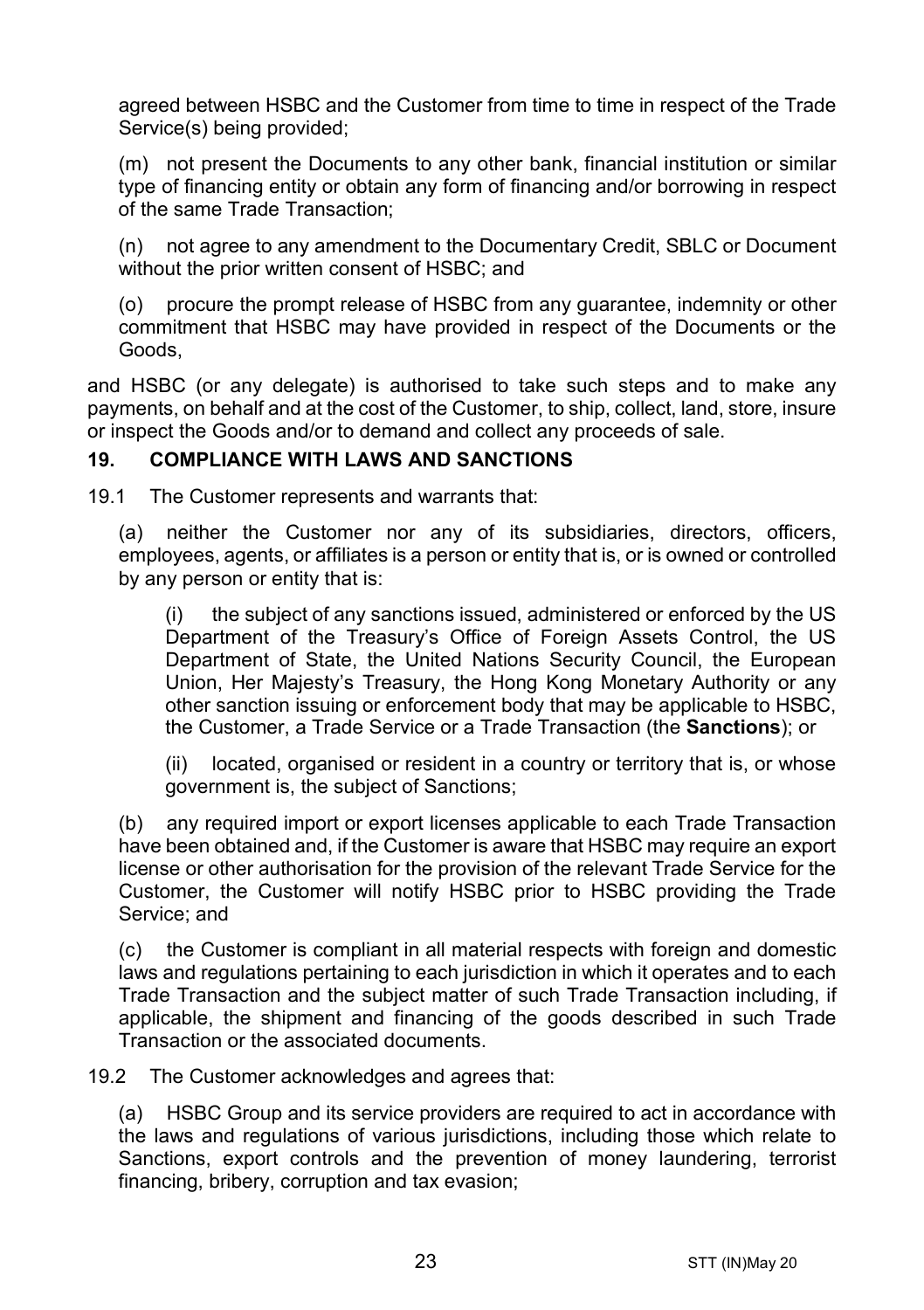(b) at any time, HSBC may require the Customer to immediately provide to HSBC information related to any Trade Transaction, including the underlying contract or other documentation;

(c) HSBC may take, and may instruct other HSBC Group members to take, to the extent it is legally permitted to do so under the laws of its jurisdiction, any action (a **Compliance Action**) which it considers appropriate to act in accordance with Sanctions or domestic and foreign laws and regulations. Such Compliance Action may include:

(i) the interception and investigation of any payment, communication or instruction;

(ii) the making of further enquiries as to whether a person or entity is subject to any Sanctions or export control restrictions; and/or

(iii) the refusal to:

(A) issue, renew, extend, transfer or assign a Trade Service;

(B) make payment of any Claim; or

(C) process a Trade Service or instruction that does not conform with Sanctions, export controls or domestic and foreign laws or regulations; and

(d) neither HSBC nor any HSBC Group member will be liable for any loss, damage, delay, or a failure of HSBC to perform its duties under these Terms or a Trade Service:

(i) arising out of or relating to any Compliance Action taken by HSBC, its service providers, or any HSBC Group member; and/or

(ii) being prevented from paying any Claim in respect of a Trade Service or sending or receiving any message or data or taking any other action in connection with any Trade Service because of an applicable law, regulation or ruling of any governmental agency.

# **SECTION 5 – INSTRUCTIONS AND ELECTRONIC PLATFORMS**

### <span id="page-23-0"></span>**20. INSTRUCTIONS**

20.1 HSBC is authorised to accept, act and rely upon, and treat as valid and accurate:

(a) all communications, demands and instructions (including any Applications) given or purporting to be given by the Customer to HSBC (an **Instruction**);

(b) all communications and any Claims made or purported to be made by any person; and

(c) any documents provided to HSBC,

including, in each case, those made or given by way of or through a Platform, email, facsimile, telecopier, telex, cable, telephone or such other electronic means (in each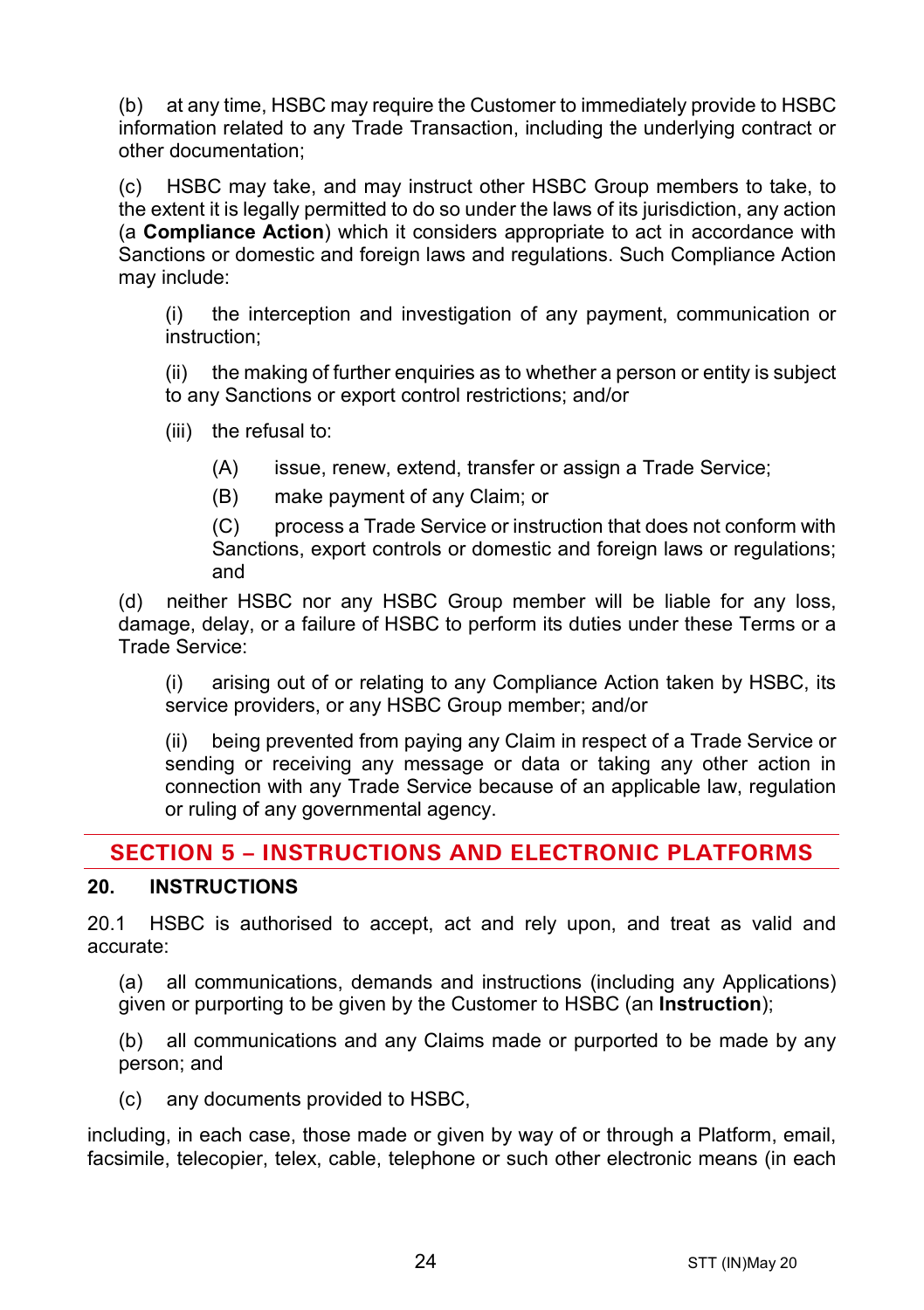case, an Electronic Means) and is under no obligation to enquire as to the authorisation or validity of any such Instruction, communication, Claim or Document.

20.2 The Customer acknowledges and accepts the risk that communications, Instructions, Claims and documents sent to or from HSBC by Electronic Means may be intercepted, monitored, amended, corrupted, contain viruses or be otherwise interfered with by third parties and acknowledges and agrees that HSBC is not responsible or liable to the Customer or any other person for, and the Customer waives any and all claims in respect of, any Losses arising from the same.

20.3 If the Customer communicates, gives an Instruction, makes a Claim or sends a document by Electronic Means, or instructs HSBC to permit a beneficiary or any other person to do the same, the Customer shall indemnify, and hold HSBC harmless from and against, any and all Losses that HSBC may incur (including in respect of any payment made where the relevant Instruction or Claim was unauthorised).

20.4 Where the Customer has made an Application for any Trade Service to be provided for the benefit of an affiliate of the Customer:

(a) the Customer agrees (and will procure the concurrent written agreement of its affiliate) that HSBC has no obligation to obtain instructions from the affiliate and HSBC can deal solely with the Customer on behalf of the affiliate;

(b) the definition of "Trade Transaction" shall be construed to refer to such affiliate rather than the Customer, and the definitions of "Documents" and "Goods" shall be construed accordingly;

(c) references in these Terms to the Customer presenting, handling, disposing, transferring, dealing with or using (however so described) the relevant Documents, Goods or proceeds of sale shall include the affiliate undertaking any such action;

(d) the Customer shall procure that the affiliate complies with all undertakings in these Terms in respect of the relevant Trade Transaction, Documents, Goods and proceeds of sale; and

(e) each representation in these Terms made by the Customer shall be made by the Customer for itself and on behalf of the affiliate or, where it can only be made in respect of the affiliate (due to factual circumstances), by the Customer for and on behalf of the affiliate.

20.5 HSBC has no obligation to:

(a) verify the identity or authority of any person communicating, giving an Instruction, making a Claim or providing a document by Electronic Means**;**

(b) verify the authenticity of any signature(s) (whether electronic or otherwise) on any communication made, Instruction given, Claim made or document provided by Electronic Means; or

(c) seek the Customer's prior approval before acting on any communication made, Instruction given, Claim made or document provided by Electronic Means,

however HSBC may, in its absolute discretion, take steps to ascertain the validity, authenticity and origin of any communication, Instruction, Claim or document (including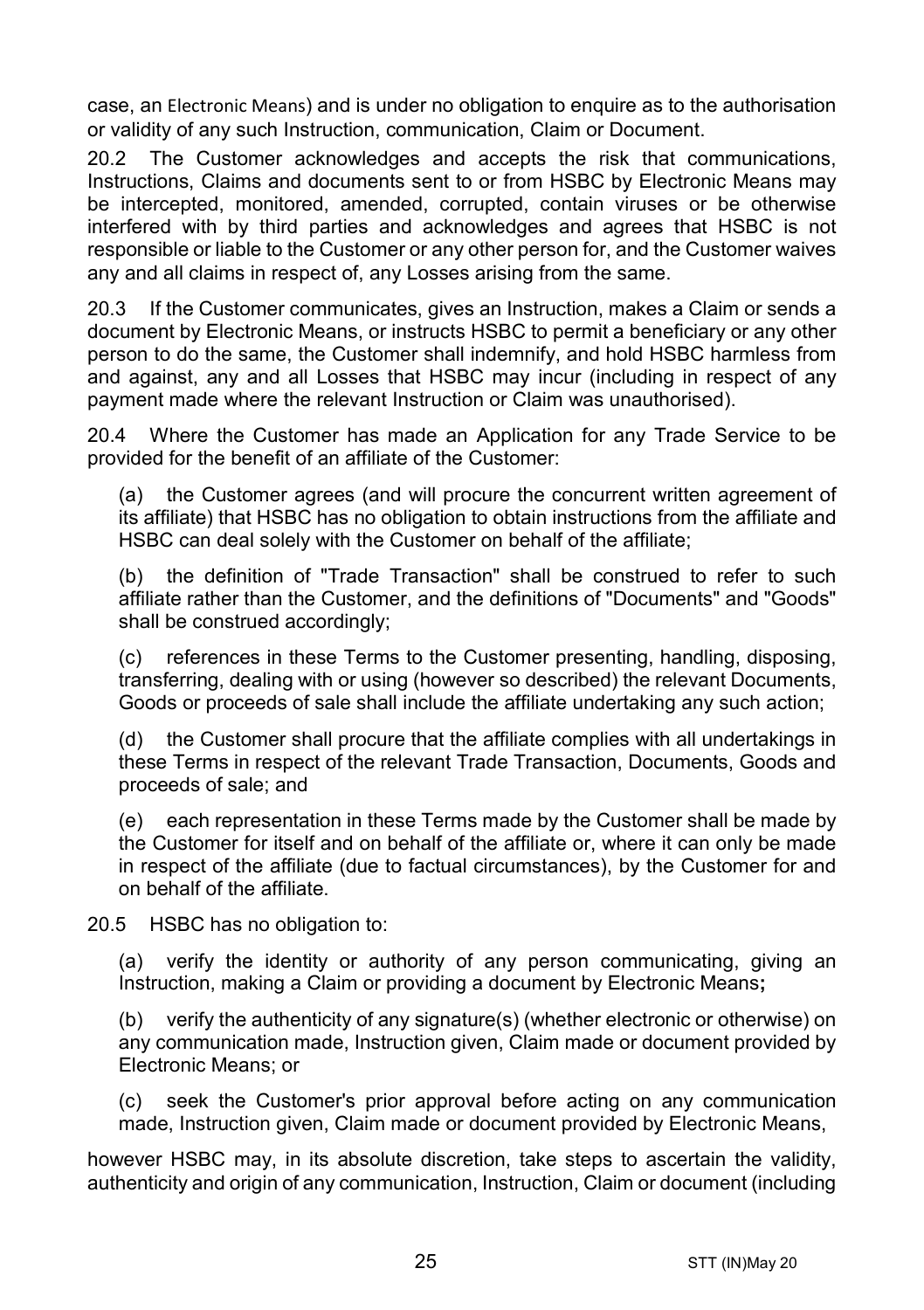requiring telephone verification of any Instructions) and take any steps that may be mandated by an External Provider and may, where it is unable to ascertain the validity, authority or origin of any communication, Instruction, Claim or document, delay or refuse to act upon any communication, Instruction, Claim or document or suspend or terminate any Trade Service at any time.

#### **21. PLATFORMS**

21.1 The Customer acknowledges and agrees that:

(a) HSBC may rely on External Providers to provide Platforms so that HSBC can perform its obligations under these Terms (or any other applicable terms and conditions) and provide Trade Services;

(b) External Providers are independent from HSBC and may independently charge the Customer fees for use of their Platform and those fees are the sole responsibility of the Customer;

(c) HSBC's obligations under these Terms and any Trade Service shall be subject to HSBC's rights under External Terms and Conditions and the availability of any Platform provided by such External Providers;

(d) HSBC has no obligation to inform the Customer of, or provide the Customer with, any External Terms and Conditions;

(e) HSBC has no control over the electronic processes used by a Platform provided by an External Provider to process, handle and/or send data or messages;

(f) it shall inform HSBC of all External Terms and Conditions applicable to or any charges imposed by any Platform which it uses (or intends to use) in respect of any Trade Service and shall promptly notify HSBC of any changes; and

(g) it shall promptly provide all information concerning any Platform used by the Customer that HSBC may reasonably request.

21.2 HSBC assumes no liability or responsibility to the Customer or to any other person for any loss or damage that is suffered or incurred as a result of:

(a) the unavailability of any Platform to the Customer, HSBC or any other person for any reason whatsoever; or

(b) the Customer's use of or connection with any Platform, any External Provider or the services provided by HSBC or any External Provider to the Customer involving any Platform.

#### 21.3 The Customer:

(a) shall comply with all security procedures of HSBC and each External Provider and any other reasonable requests HSBC or any External Provider may issue to the Customer regarding the security of any Platform, including instructions on steps to remedy any breach of security; and

(b) acknowledges and agrees that it is the Customer's responsibility to set up, maintain and regularly review all security arrangements concerning access to and use of each Platform and information stored on the Customer's computing and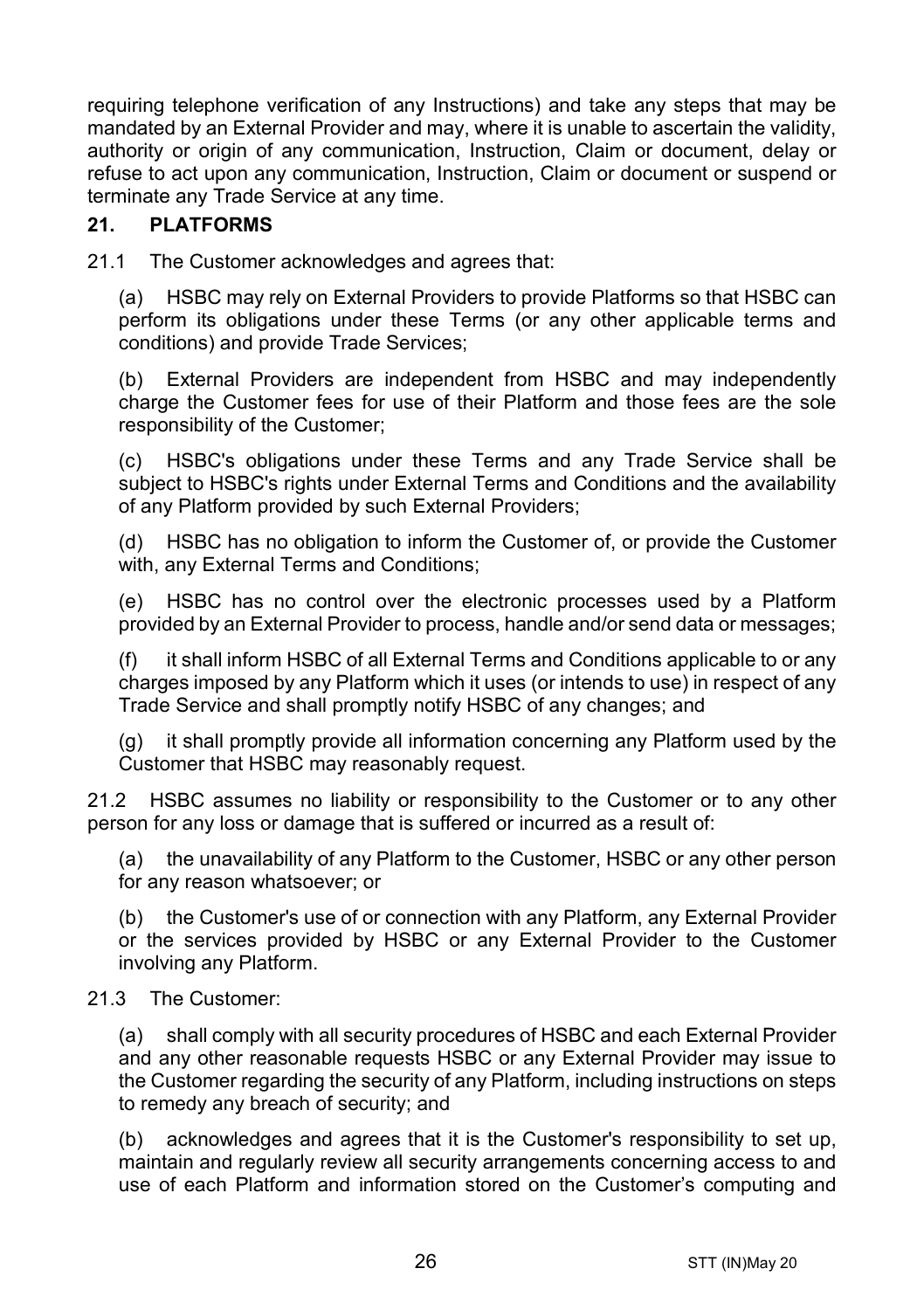communications systems, and confirms that it has assessed the security arrangements of each Platform and has determined that they are adequate to protect the Customer's interests;

(c) shall take all reasonable precautions to prevent fraudulent or unauthorised use of or access to each Platform;

(d) shall ensure that neither the Customer nor its employees do anything which may result in the security of any Platform or the systems or security of HSBC being compromised; and

(e) shall notify HSBC, as soon as reasonably possible upon becoming aware, of any actual or attempted unauthorised access to any Platform or any unauthorised transaction or attempt to execute an unauthorised Instruction. This notification must be by telephone but must be followed by written notice within forty-eight hours of the telephone call.

# **SECTION 6 - OTHER**

#### **22. LIMITATION ON LIABILITY**

<span id="page-26-0"></span>22.1 Neither HSBC nor any other HSBC Group member shall be liable for any loss, damages, payments, demands, claims, expenses or costs suffered or incurred by the Customer (or any of its affiliates) arising from or in connection with these Terms or any Trade Service other than where such loss, damage, payment, demand, claim, expense or cost arises as a direct result of HSBC's or such other HSBC Group member's gross negligence or wilful misconduct.

<span id="page-26-1"></span>22.2 Notwithstanding Clause [22.1,](#page-26-0) in no circumstance whatsoever will HSBC or any HSBC Group member be liable to the Customer (or any of its affiliates) for:

- (a) any loss of business, profits or data; or
- (b) indirect, consequential or special loss or damage,

whether or not HSBC or any HSBC Group member has been advised of the possibility of such loss or damage.

22.3 Without limiting Clauses [22.1](#page-26-0) and [22.2,](#page-26-1) HSBC shall not be responsible or liable for, and the Customer waives all claims against HSBC in respect of:

(a) any act, omission, loss or delay relating to forwarding documents or payments to any person or correspondent bank, or any suspense, act, omission, insolvency or bankruptcy of any correspondent bank;

(b) any delay and/or loss in transit of any messages, letters or documents sent by mail, as an electronic communication, through a Platform or a telecommunication channel, or for any delay, mutilation or other errors arising in the transmission or delivery of any communications by third parties and the Customer acknowledges that, notwithstanding any contrary instruction, HSBC may send a document by any method that it considers appropriate;

(c) any delay in performing or failure to perform any of its obligations under these Terms due to any cause beyond its reasonable control, including, but not limited to, the failure, malfunction or unavailability of telecommunications, data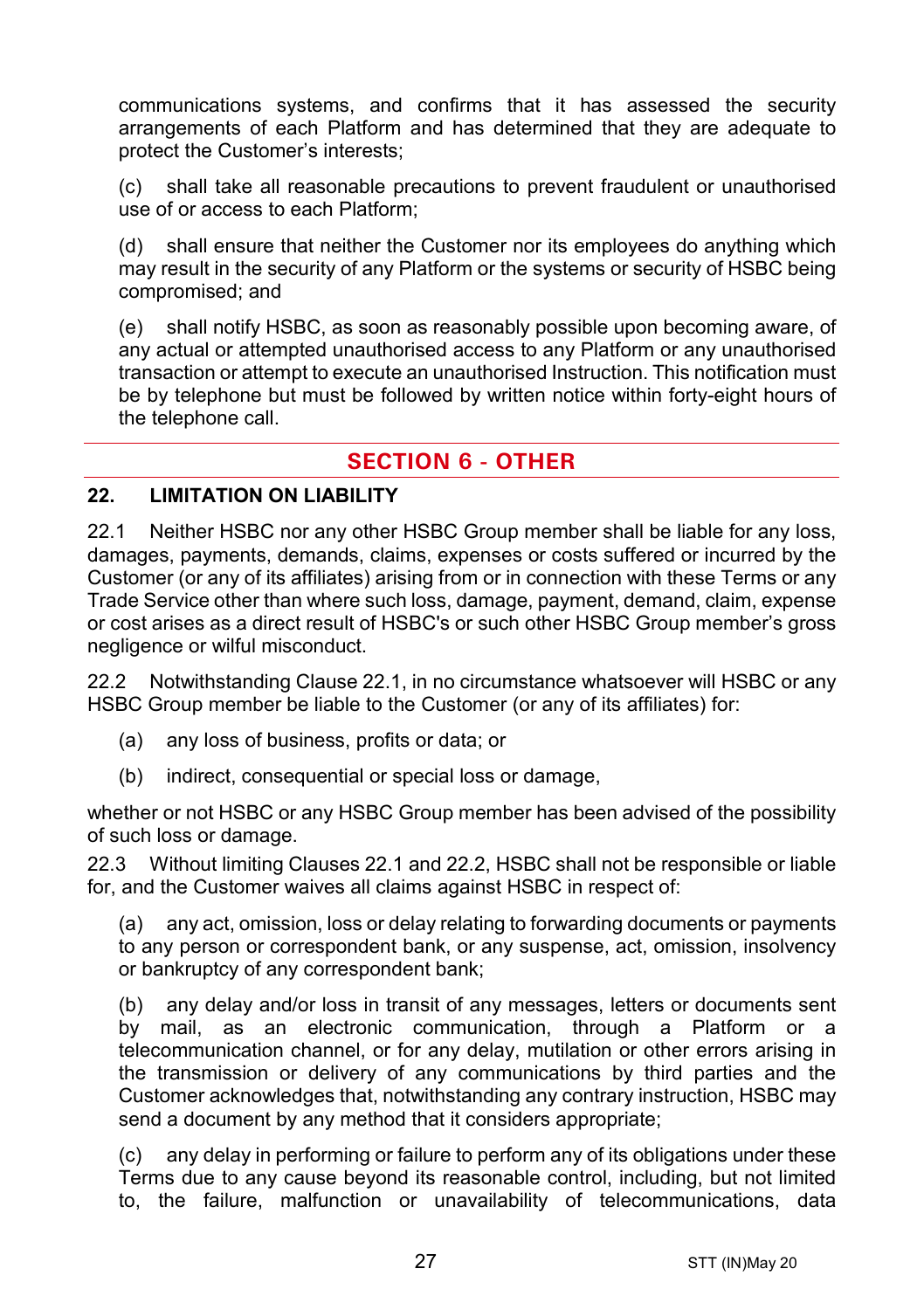communications and computer systems and services over which HSBC has no control, war, hostilities, invasion, civil unrest, strikes, lock-outs or other industrial action or trade disputes (whether involving HSBC's employees or any other person) or any law or government order (whether or not having the force of law);

(d) any failure by HSBC to pay a Claim or other HSBC's act or failure to act because of any domestic or foreign law, regulation, ruling or interpretation of any domestic or foreign court or governmental agency;

(e) the form, sufficiency, correctness, genuineness, authority of any person signing or endorsing (including any person making presentations, demands, giving Instructions (including by Electronic Means) to HSBC purportedly on the authority of the Customer or a beneficiary), falsification, or the legal effect of, any documents if such documents on their face reasonably appear to be in order;

(f) the source, accuracy, validity, authenticity, falsification or legal effect of any data, documents or statements made, presented or received from any Platform or any party to a Trade Transaction, any related documents, or the description, quantity, weight, quality, condition, packing, delivery, value or existence of the goods, services or other performance to which such data, documents or statements relates, or for the good faith or acts or omissions, solvency, performance or standing of any party to a Trade Transaction, the consignor, carrier, forwarder, consignee, insurer of the goods, or any other person;

(g) any improper acts of the beneficiary, including breach of contract in respect of a Trade Transaction, in which circumstances the Customer shall assume and undertake all such risks; and

(h) the Customer acting or relying on any advice received from HSBC whether or not such advice was requested by the Customer.

22.4 If HSBC uses the services of another party, correspondent bank, agent or Platform for the purposes of issuing an Instrument or Documentary Credit, making payment, handling Goods or Documents or for any other purpose to support the services contemplated by these Terms, HSBC shall do so for the Customer's account and at the Customer's risk and HSBC shall assume no liability or responsibility should any instructions which HSBC gives to any such other party not be carried out even if the choice of such other party was HSBC's. Additionally, HSBC shall not be liable for any act, failure to act, default, suspension, bankruptcy or insolvency of such other party.

22.5 Where HSBC performs a review of any Document at the request of the Customer, such review is indicative only and not final or conclusive and HSBC shall not be responsible or liable for, and the Customer waives all claims against HSBC in respect of, an omission by or failure of HSBC to identify any discrepancies during any such review.

22.6 Where HSBC agrees to advise a Documentary Credit or any Instrument which is not issued by a bank or present any Document in respect of, or otherwise handle, such Documentary Credit or Instrument, the Customer acknowledges and agrees that:

(a) such Documentary Credit or Instrument may not be an independent third party undertaking and may not guarantee payment by the issuer or applicant;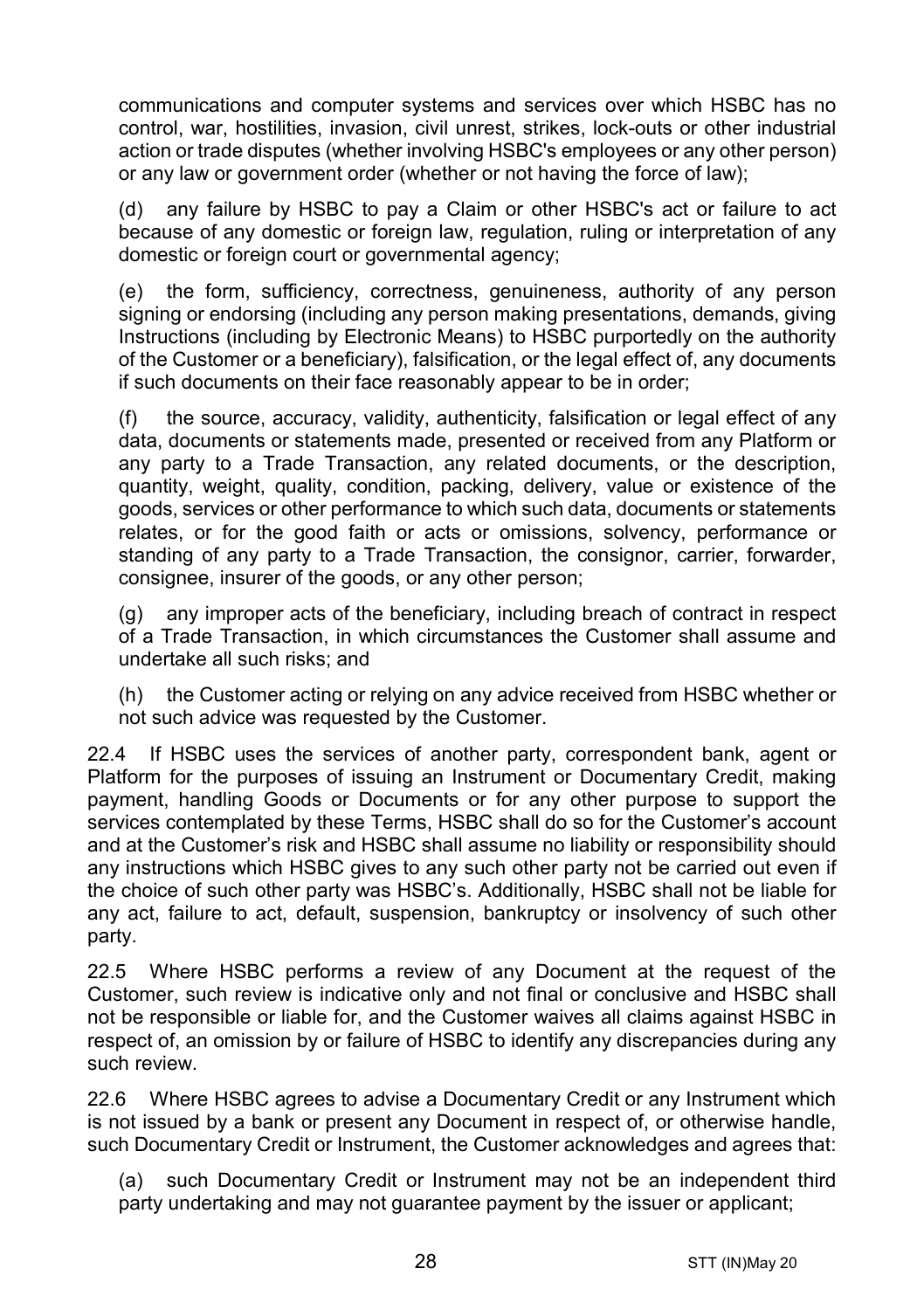(b) the applicable ICC Rules may not address, cover or extend to such type of Documentary Credit or Instrument:

HSBC may not be able to pursue the issuer for payment in the same manner as it would be able to in respect of a Documentary Credit or Instrument issued by a bank; and

(d) the Customer should seek independent legal advice,

and the Customer assumes all such risks and waives all claims against HSBC for losses, damages, costs, fees, claims, actions or demands with respect to such Documentary Credit or Instrument including any claims that HSBC failed to alert the Customer that it was advising such type of Documentary Credit or Instrument, failed to pay such Documentary Credit or Instrument in the manner of a Documentary Credit or Instrument issued by a bank, or failed to collect payment from the issuer of such Documentary Credit or Instrument.

22.7 Subject to the provisions above, where any liability of HSBC or any HSBC Group member to the Customer (or any of its affiliates) arises under these Terms or in connection with any Trade Service, such liability shall not exceed USD 1,000,000 in aggregate in any calendar year.

#### <span id="page-28-1"></span>**23. DISCLOSURE, CONFIDENTIALITY AND PRIVACY**

23.1 Without limiting any other terms between the Customer and HSBC or any HSBC Group member, HSBC is authorised:

<span id="page-28-0"></span>(a) to appoint any other person as its correspondent, nominee or agent in connection with these Terms and any Trade Service and HSBC may delegate any of its powers under these Terms or a Trade Service to such person;

(b) to notify any other person of its interest in any Documents, Goods or proceeds of sale; and

(c) to transfer and disclose any Customer Information to the following recipients (who may also process, transfer and disclose such Customer Information):

(i) any HSBC Group member and any of its or their officers, directors, employees, professional advisors, insurers, brokers, auditors, partners, subcontractors, correspondents, nominees, agents, delegates, service providers (including External Providers and Platforms) and associates;

(ii) any Authorities;

(iii) anyone acting on the Customer's behalf, payment recipients, beneficiaries, account nominees, intermediary, correspondent and agent banks, clearing houses, clearing or settlement systems, market counterparties, upstream withholding agents, swap or trade repositories, stock exchanges, and companies in which the Customer has an interest in securities (where such securities are held by HSBC for the Customer);

(iv) any person or entity who acquires (or may acquire) an interest in or assumes (or may assume) risk in or in connection with any Trade Service;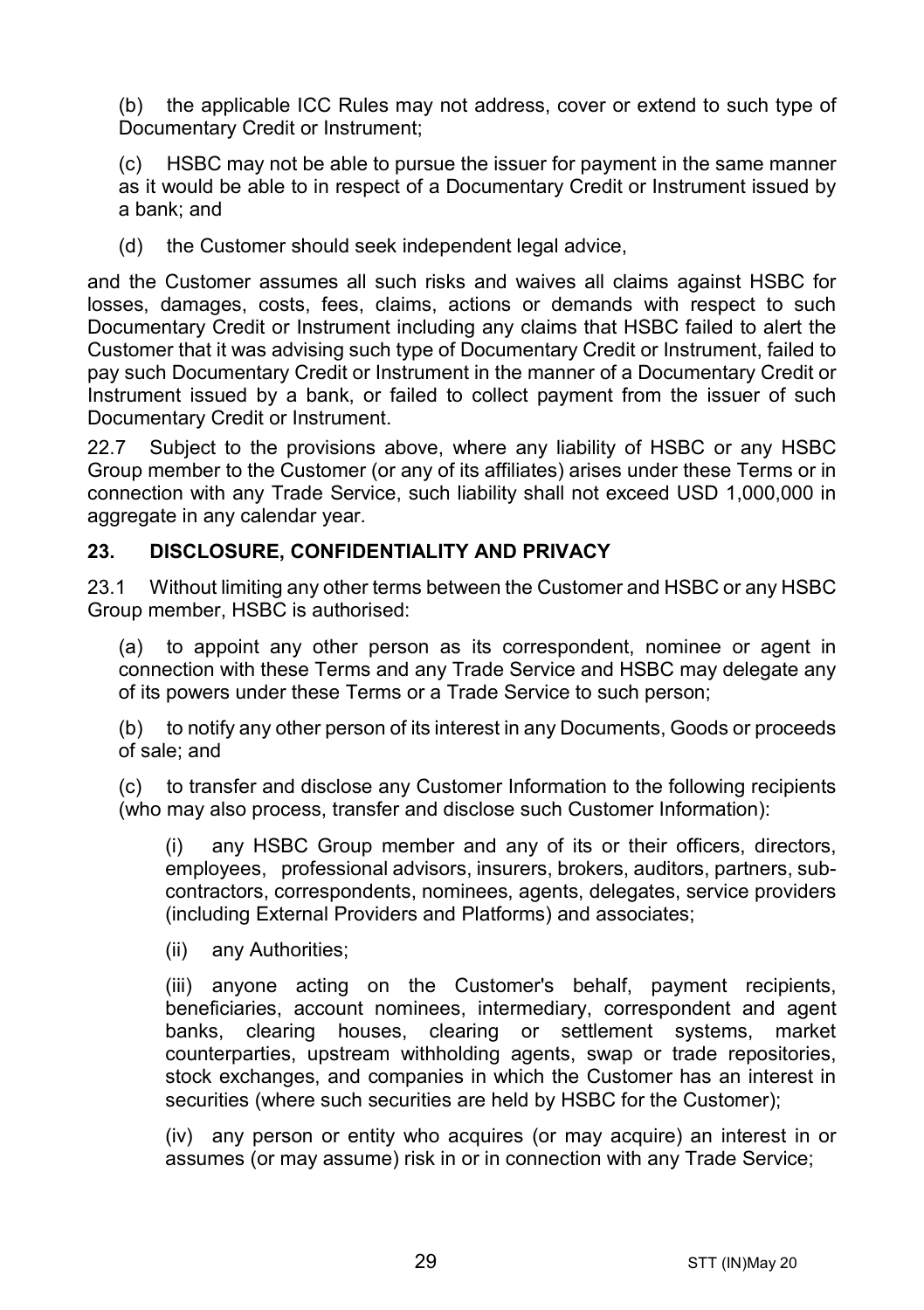(v) any other financial institutions, credit reference agencies or credit bureaus, for obtaining or providing credit references; and/or

(vi) any person or entity in connection with any HSBC Group business transfer, disposal, merger or acquisition, wherever located, including in jurisdictions which do not have data protection laws that provide the same level of protection as the jurisdiction in which the Trade Service is supplied,

including where the recipient of any such appointment, notification, transfer or disclosure is located outside of the relevant Governing Jurisdiction.

23.2 HSBC will not be liable for the acts or omissions of any External Provider as to the collection, use or disclosure by that External Provider of Customer Information.

23.3 Where the Customer has given HSBC information about natural persons (such as authorised signatories), the Customer confirms that those natural persons have authorised the Customer to do so (and to receive any data protection notices on their behalf) and have consented to HSBC's collection, use, storage, processing, transfer and disclosure of their Personal Data and data for the purpose of HSBC carrying out any action contemplated by these Terms or providing a Trade Service to or for the Customer.

23.4 The Customer shall ensure that any information that the Customer asks HSBC to forward to third parties is complete, accurate and will not give rise to any claim against HSBC (including any claim in defamation, in relation to privacy, banking secrecy or data protection or for infringement of any other third party rights) and the Customer confirms and represents that it has obtained the requisite consent and/or waiver (where required) for HSBC to forward such information.

#### **24. MISCELLANEOUS**

24.1 Other than a Trade Service which has been provided on an irrevocable or committed basis, HSBC may at any time withdraw a Trade Service or refuse to provide a Trade Service in its absolute discretion.

24.2 Any waiver, release or consent by HSBC under or in respect of these Terms or a Trade Service will only be effective if made in writing (which may be made through a Platform).

24.3 HSBC may at any time change these Terms by providing the Customer with at least 30 days' written notice and any Trade Service requested on or after the effective date in such notice shall be subject to the amended Terms.

24.4 HSBC is authorised to take such steps and to make such payments as it considers necessary, at the cost of the Customer, to remedy any default by the Customer in respect of its obligations under these Terms or any Trade Service.

24.5 Neither HSBC's failure to exercise, nor HSBC's delay in exercising, any of its rights or remedies under these Terms or in respect of a Trade Service shall operate as a waiver of any such right or remedy, nor shall any single or partial exercise of any right or remedy prevent any further or other exercise of any other right or remedy.

24.6 The Customer may not assign or transfer any of its rights or obligations under these Terms or a Trade Service. HSBC may assign, transfer or create security over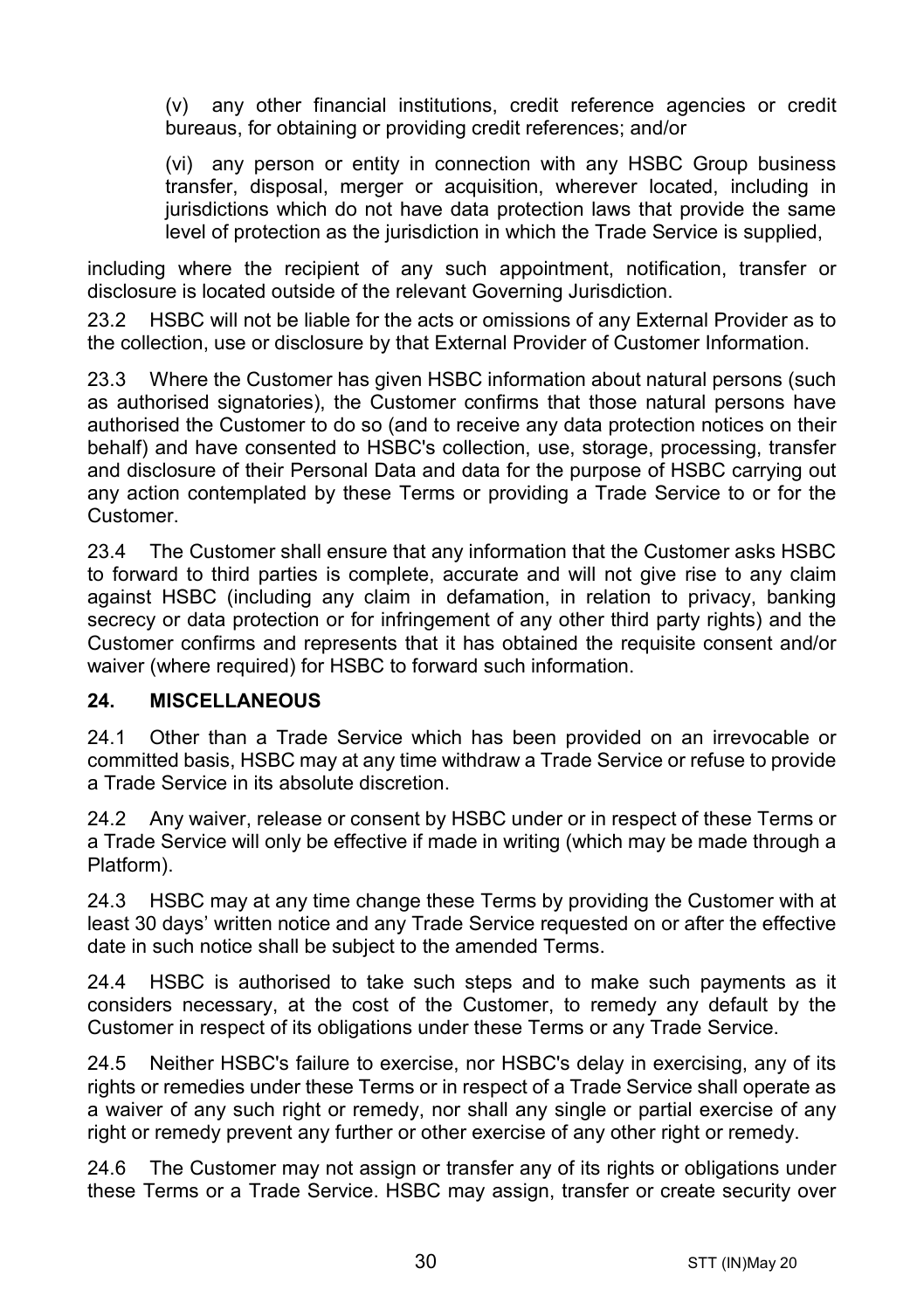any of its rights under or in respect of these Terms or a Trade Service without restriction or notice.

24.7 Without prejudice to Claus[e 20](#page-23-0) (*[INSTRUCTIONS](#page-23-0)*), any notices by the Customer in connection with these Terms or a Trade Service must be given to HSBC in writing at the address of HSBC most recently advised by HSBC to the Customer. HSBC may give notice to the Customer in person, by telephone or facsimile, by post, through a Platform or, if agreed by the Customer, through another electronic channel at the address or number most recently notified by the Customer to HSBC. A notice sent by post will be deemed to have been received 7 calendar days after posting if within the same country, or 15 calendar days after posting if cross border.

24.8 Each of the provisions of these Terms is severable and distinct from the others and, if one or more of such provisions is or becomes illegal, invalid or unenforceable, the remaining provisions shall not be affected in any way.

24.9 If the Customer includes two or more persons, the obligations and liabilities of these persons under or in respect of a Trade Service and these Terms shall be joint and several.

24.10 Nothing in these Terms shall be deemed to create any partnership, joint venture or relationship of principal and agent between HSBC and the Customer or create or give rise to any fiduciary relationship of any nature.

24.11 To the extent permitted by the laws of the Governing Jurisdiction, the Customer irrevocably waives any right of sovereign immunity from suit, jurisdiction or adjudication (including in respect of pre-judgement interim relief and execution of any judgement) that it may have in the Governing Jurisdiction or otherwise, whether that immunity relates to itself or to any commercial or non-commercial assets (including land, bank accounts or other assets held in the name of a diplomatic mission or otherwise or belonging to the Customer's central bank or other monetary authority).

24.12 These Terms are for the benefit of the Customer, HSBC and each HSBC Group member, and are not intended to benefit any other third party or be enforceable by any other third party. Any rights of HSBC to bring to an end or change these Terms or any contract to which they form part are not subject to the consent of any other third party.

### **25. GOVERNING LAW AND JURISDICTION**

25.1 For the purposes of a Trade Service:

(a) that Trade Service and these Terms will be governed by the laws of the Governing Jurisdiction; and

(b) the courts of the Governing Jurisdiction shall have non-exclusive jurisdiction to settle any disputes that may arise out of, or in connection with, that Trade Service and these Terms, their interpretation or any non-contractual obligations arising from or connected with them.

25.2 If a process agent is specified in an Application or Facility Agreement in respect of a Trade Service, service of any legal process on the person whose name and address is specified in such Application or Facility Agreement shall constitute service on the Customer.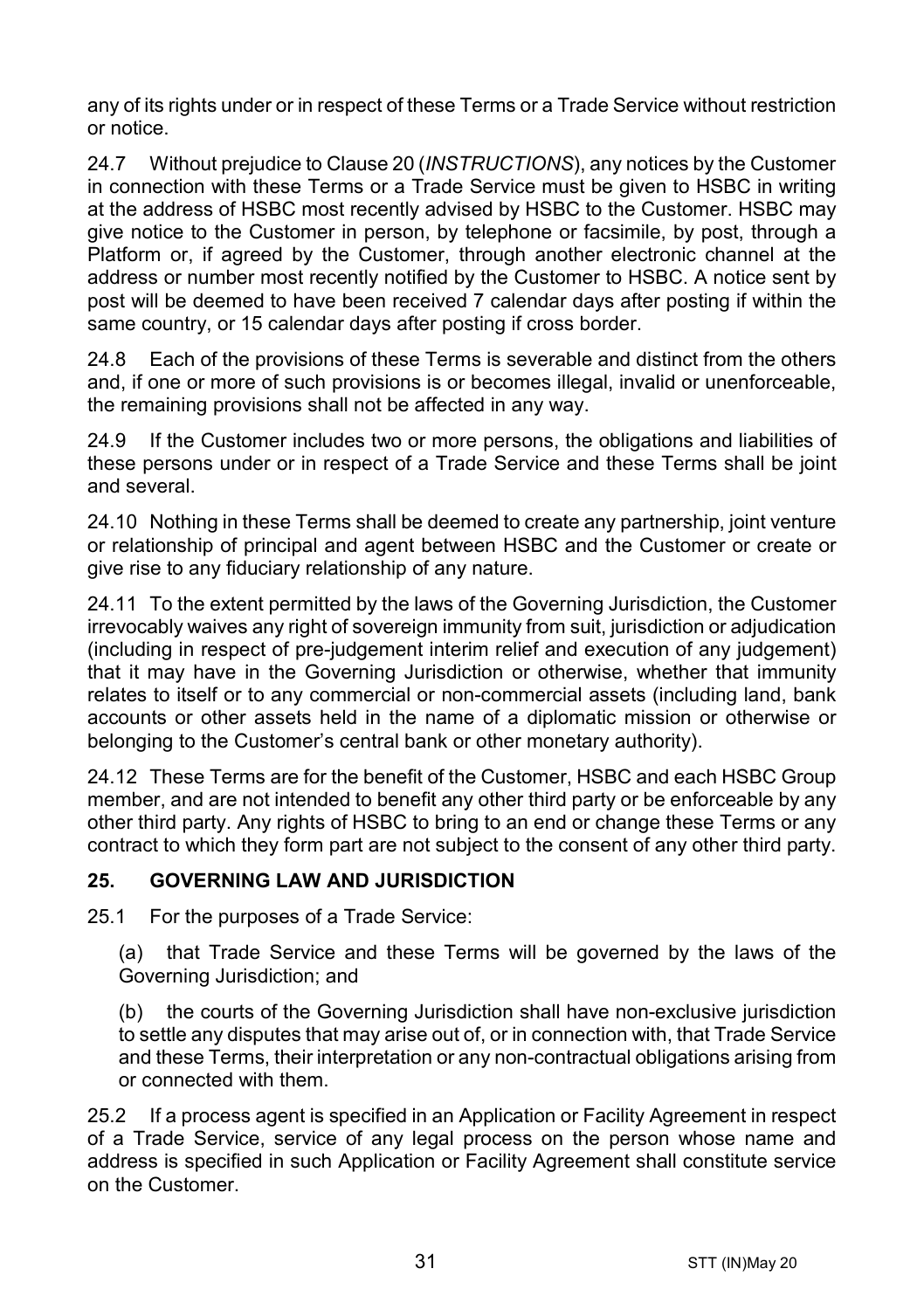25.3 If no process agent has been appointed by the Customer, upon request from HSBC the Customer will, within five Business Days, appoint a process agent (with an office in the Governing Jurisdiction) for service of all legal process relating to these Terms and the relevant Trade Service on the Customer and the Customer will notify the process agent's address to HSBC. If the Customer does not do this, HSBC may appoint a process agent on the Customer's behalf and at its expense and shall, as soon as practicable, notify the Customer of such appointment.

# **SECTION 7 – DEFINITIONS AND INTERPRETATION**

#### **26. DEFINITIONS AND INTERPRETATION**

#### 26.1 In these Terms:

**Application** means an application, instruction or request by the Customer for a Trade Service (whether for itself or for another person) using an application form, or pursuant to the terms of a Facility Agreement or made using a Platform.

**Authorities** includes any judicial, administrative, public or regulatory body (including any self-regulatory body), any government, any tax authority, any securities or futures exchange, any court, any central bank or law enforcement body, or any of their agents, with jurisdiction (direct or indirect) over any part of the HSBC Group at any time.

**Back-to-Back Documentary Credit** has the meaning given to it in Clause [3.14](#page-5-0) (*[DOCUMENTARY CREDITS](#page-3-0)*).

**Business Day** means, in respect of a Trade Service, a day on which banks are open for general business in the Governing Jurisdiction.

**Cash Collateral** has the meaning given to it in Clause [10](#page-13-2) (*[CASH COLLATERAL](#page-13-2)*).

**Claim** means any demand, request for payment or for acceptance and payment, claim, presentation or drawing made in respect of a Trade Service by a beneficiary, the Customer or any other person.

**Collection** means a collection transaction in respect of the handling of Documents where HSBC may act as either a remitting bank, collecting bank or presenting bank.

**Compliance Action** has the meaning given to it in Clause [19](#page-22-0) (*[COMPLIANCE WITH](#page-22-0)  [LAWS AND SANCTIONS](#page-22-0)*).

**Country Conditions** means HSBC's additional terms and conditions for the country in which the HSBC entity providing the relevant Trade Service is located.

**Customer** means the person who requests the relevant Trade Service and with whom HSBC contracts with respect to the provision of that Trade Service (and, without limitation, as may be specified in the relevant Application). If HSBC provides a Trade Service to a person that is not a customer of HSBC, references in these Terms to the "Customer" shall apply to that person even though that person is not a customer of HSBC.

**Customer Information** means any Personal Data, confidential information, and/or Tax Information (including accompanying statements, waivers and consents) of either the Customer, or a person or entity whose information (including any Personal Data or Tax Information) which the Customer provides, or which is provided on the Customer's behalf, to any HSBC Group member in connection with the provision of any Trade Service.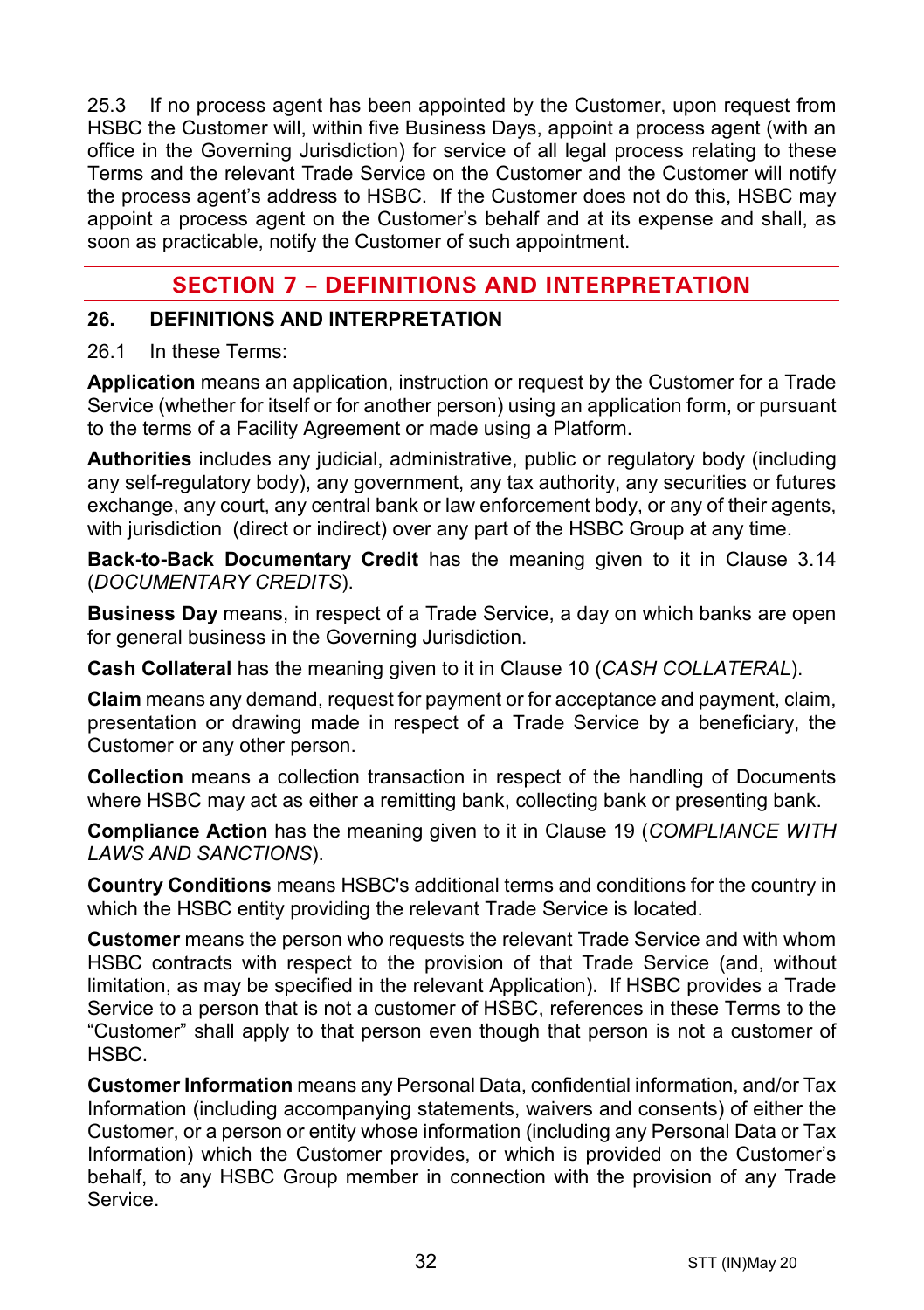#### **Customer Liabilities** means at any time:

(a) all liabilities of the Customer to HSBC or any HSBC Group member (including arising under or in connection with any Trade Service and these Terms) incurred in any currency and in any capacity and whether present or future, actual or contingent, direct or indirect, or incurred alone or jointly with any other person;

(b) interest on such liabilities (both before and after any demand or judgment) to the date on which HSBC or any such HSBC Group member receives payment, at the rates payable by the Customer or which would have been payable but for any circumstances which restricts payment;

(c) any costs and expenses incurred by HSBC or any HSBC Group member in making payment under or in respect of a Trade Service on behalf of the Customer (but without HSBC being under any obligation to do so) as a result of failure by the Customer to make such payment when due or demanded; and

(d) all costs and expenses (including legal fees on a full indemnity basis) of HSBC or any HSBC Group member in perfecting or enforcing its rights under or in respect of a Trade Service and these Terms.

**Documentary Credit** means a documentary credit or letter of credit or any commitment to issue a documentary credit or letter of credit (including any extension, renewal or amendment of the same).

**Documents** means any drafts, bills of exchange, promissory notes, cheques, documents of title, certificates, invoices, statements, transport documents, insurance policies, warehouse warrants, warehouse receipts or any other similar instruments relating to a Trade Transaction in respect of which HSBC has provided Trade Service(s) to the Customer.

**Electronic Means** has the meaning given to it in Clause [20](#page-23-0) (*[INSTRUCTIONS](#page-23-0)*).

**Exchange Rate** means HSBC's spot rate of exchange (or if HSBC does not have an available spot rate of exchange for the relevant currency, any other publicly available spot rate of exchange selected by HSBC) for the purchase of the required currency in the relevant foreign exchange market at the relevant time using the currency in which the relevant payment was paid (where any such spot rate of exchange shall be selected by HSBC acting reasonably in the circumstances).

**External Provider** means a person (other than HSBC) that makes any Platform available to HSBC and/or the Customer.

**External Terms and Conditions** means any agreement which is entered into between an External Provider and either HSBC or the Customer setting out the terms and conditions applicable to HSBC's or the Customer's use of a Platform.

**Facility Agreement** means a letter or agreement between the Customer and HSBC pursuant to which HSBC agrees to provide to the Customer a facility in respect of Trade Services.

**Finance** means discounting, negotiating, purchasing, prepaying, early paying or endorsing a Document (whether or not drawn under a Documentary Credit or Collection) or Documentary Credit and **Financed** and **Finances** shall be construed accordingly. For the avoidance of doubt, **Finance** does not include a Trade Finance Loan.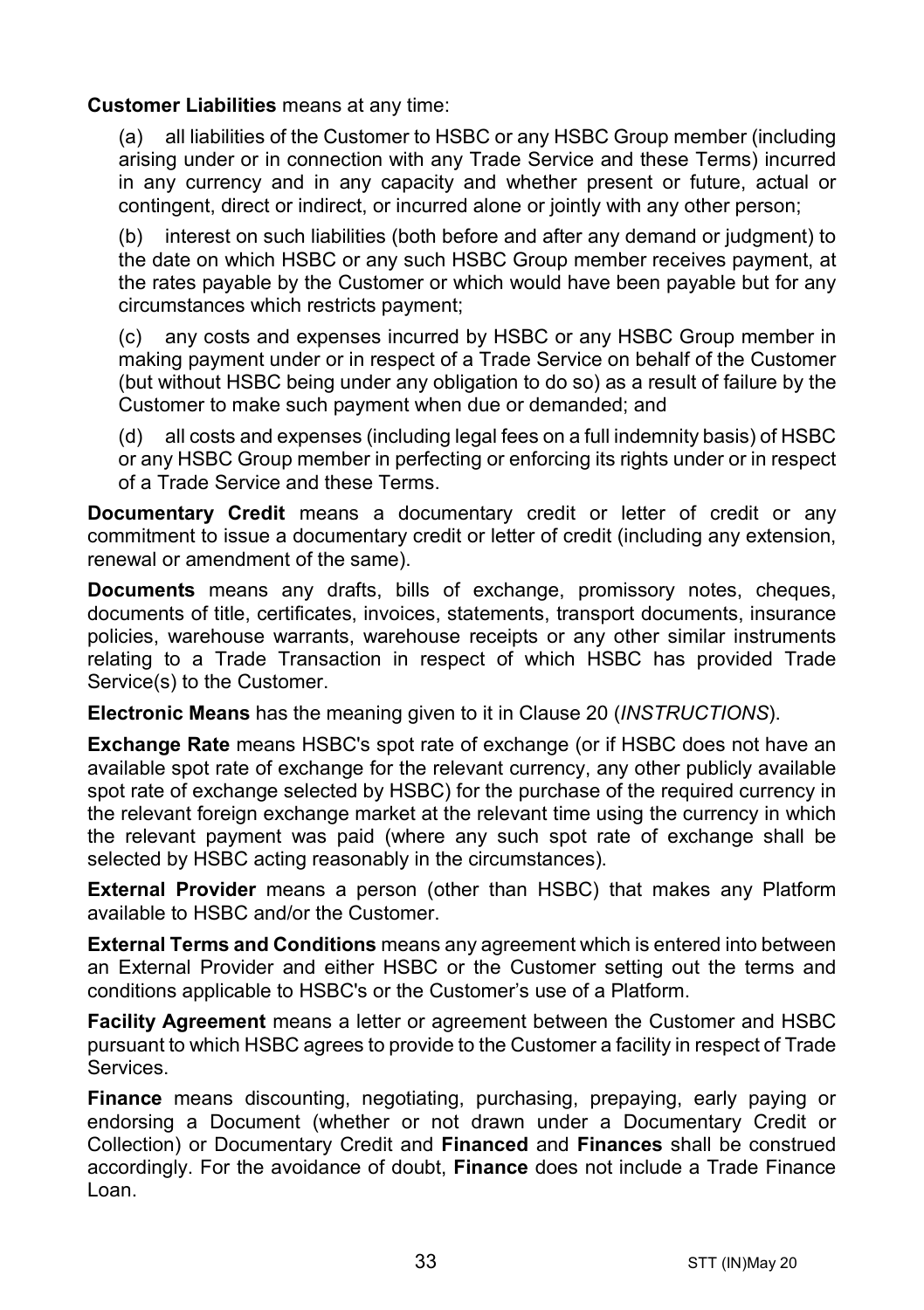**Goods** means the goods or products which are the subject of a Trade Transaction in respect of which HSBC has provided Trade Service(s) to the Customer.

**Governing Jurisdiction** means the jurisdiction in which the relevant HSBC entity providing the Trade Service is located or such other jurisdiction agreed in writing between the Customer and HSBC or specified in the relevant Country Conditions.

**HSBC** means the HSBC Group member (or, if applicable, the branch of such HSBC Group member) providing the relevant Trade Service, and its successors and assigns and, where the context permits, includes any person appointed by HSBC under Clause [23.1\(a\)](#page-28-0) (*[DISCLOSURE, CONFIDENTIALITY AND PRIVACY](#page-28-1)*).

**HSBC Group** means HSBC Holdings plc and its subsidiaries and affiliates from time to time.

**ICC** means the International Chamber of Commerce.

**Increased Costs** means a reduction in the rate of return from a Trade Service or on HSBC's overall capital, an additional or increased cost or a reduction of any amount due and payable under these Terms or in respect of a Trade Service, which is incurred or suffered by HSBC to the extent that it is attributable to HSBC performing its obligations under these Terms or a Trade Service.

**Indemnified Party** has the meaning given to it in Claus[e 9](#page-13-0) (*[REIMBURSEMENT AND](#page-13-0)  [INDEMNITY](#page-13-0)*).

**Instruction** has the meaning given to it in Clause [20](#page-23-0) (*[INSTRUCTIONS](#page-23-0)*).

**Instrument** means any SBLC, demand guarantee (including an avalisation, coacceptance or acceptance of a Document), bond, counter-guarantee, counter-SBLC, or similar independent payment obligation (including any extension, renewal or amendment of the same).

**Losses** has the meaning given to it in Clause [9](#page-13-0) (*[REIMBURSEMENT AND](#page-13-0)  [INDEMNITY](#page-13-0)*).

**Master Documentary Credit** has the meaning given to it in Clause [3.14](#page-5-0) (*[DOCUMENTARY CREDITS](#page-3-0)*).

**Personal Data** means any information relating to an individual from which such individual can be identified, including sensitive personal data, name(s), residential address(es), contact information, age, date of birth, place of birth, nationality, citizenship, personal and marital status.

**Platform** means any electronic platform (a) used by HSBC, the Customer or any other person for giving or receiving any Instruction, Claim or other communication in relation to any Trade Service, and/or (b) used by HSBC or any other person for issuing or providing any Trade Service, and shall include HSBCnet.

**Recourse Event** means in respect of a Trade Service:

(a) any misrepresentation, alleged or actual fraud, illegality or unauthorised act of the Customer and/or any other party to the Trade Transaction;

(b) any alleged or actual invalidity, non-compliance or unenforceability of the Documentary Credit, SBLC, Document(s) or Trade Transaction (as applicable); or

(c) any injunction, court order, law, regulation or Sanctions which restrict any payment (whether to or from HSBC and/or not subsequently discharged).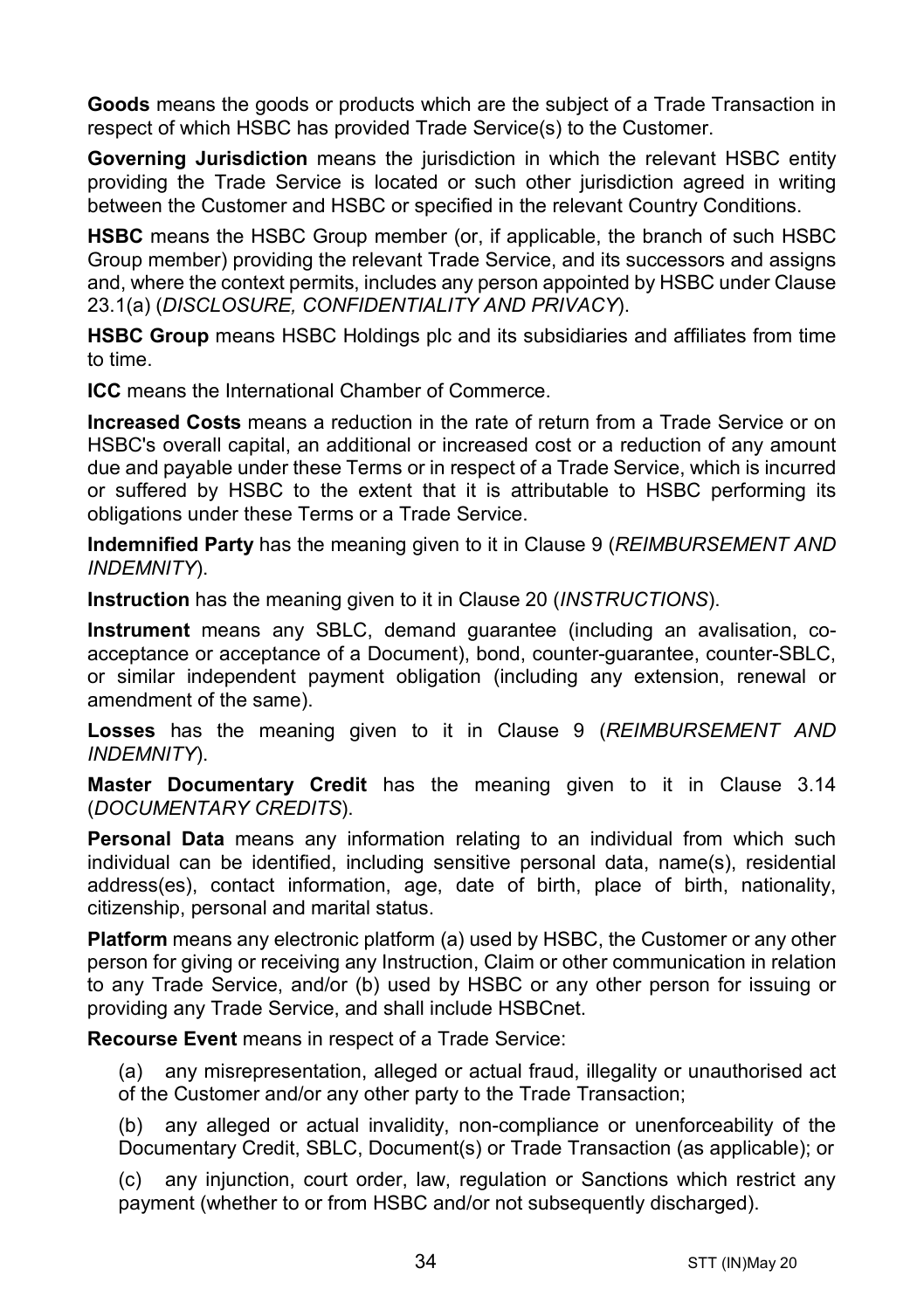**SBDC** means a standby documentary credit.

**SBLC** means a standby letter of credit (which includes an SBDC).

**Sanction** has the meaning given to it in Clause [19](#page-22-0) (*[COMPLIANCE WITH LAWS AND](#page-22-0)  [SANCTIONS](#page-22-0)*).

**Security Agreement** means any document creating security or quasi-security over any of the Customer's rights and/or assets in support of any obligations which the Customer may have to any HSBC Group member from time to time.

**Tariff Book** means, if applicable in the relevant jurisdiction, HSBC's tariff book setting out HSBC's fees, commissions, interest rates and other rates for Trade Services as is available upon request by the Customer and/or can be accessed online.

**Tax** includes goods and services tax, value added tax, sales tax, stamp duty or any tax, levy, impost, deduction, charge, rate, duty, compulsory loan or withholding which is levied or imposed by a government agency, and any related interest, penalty, charge, fee or other amount (but does not include tax on the overall net income of HSBC).

**Tax Information** means any documentation or information (and accompanying statements, waivers and consents) relating, directly or indirectly, to the Customer's tax status and the tax status of any owner, "controlling person", "substantial owner" or beneficial owner of the Customer.

**Trade Finance Loan** means a loan, advance, credit or other financial accommodation provided by HSBC to the Customer in respect of a Trade Transaction.

**Trade Service** includes:

(a) the issue of a Documentary Credit and instructing any advising bank, nominated bank or confirming bank in relation to such Documentary Credit;

(b) acting as the advising bank, nominated bank or confirming bank (on a disclosed or undisclosed basis) in relation to a Documentary Credit;

(c) the issue of an Instrument and/or instructing any correspondent bank in relation to, and issuing an counter-guarantee, counter-SBLC or indemnity in respect of, an Instrument;

(d) acting as the advising bank, confirming bank or correspondent bank in relation to an Instrument;

(e) the handling of a Documentary Credit, Instrument or Document;

- (f) Collections;
- (g) the provision of any Finance;
- (h) the provision of a Trade Finance Loan;

(i) the issue of a letter of indemnity or shipping guarantee and/or the signing, endorsement or release of any Transport Document;

- (i) the release of Documents:
- (k) any other service or product relating to a Trade Transaction provided,

by HSBC to, at the request of, or in respect of the Customer.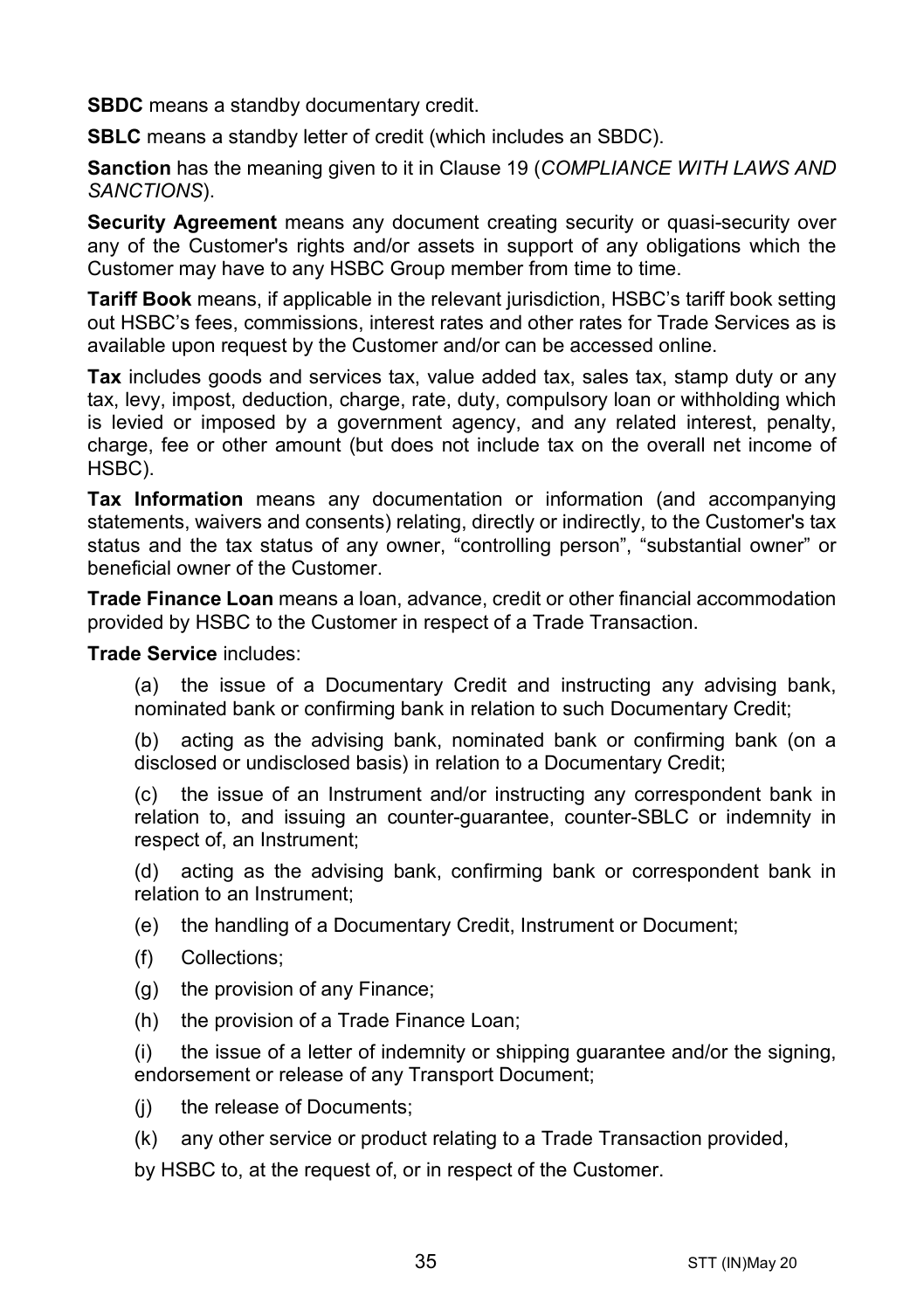**Trade Transaction** means a transaction involving the sale or purchase by the Customer of goods or services from/to a third party, and includes any contract(s) on which such transaction may be based.

**Transport Documents** has the meaning given to it in Clause [8](#page-12-0) (*[APPLICATIONS FOR](#page-12-0)  [RELEASE OF GOODS, SHIPPING GUARANTEES AND](#page-12-0) LETTERS OF INDEMNITY*).

**USD** means the lawful currency of the United States of America.

26.2 Unless contrary indication appears, any reference in these Terms to:

(a) an **Application** or **Trade Service** (and any reference in an Application to a **Trade Service**) includes (where applicable) the contract created between the Customer and HSBC by HSBC accepting that Application by providing or undertaking that Trade Service;

(b) the **Customer**, **HSBC** or any other person shall be construed so as to include its successors in title, permitted assigns and permitted transferees to, or of, its rights and/or obligations under these Terms, an Application, a Facility Agreement or Country Conditions;

(c) **include** or **including** means include or including "without limitation";

(d) HSBC making a determination or decision or undertaking an action means that HSBC is making or undertaking, and is permitted to make or undertake, such determination, decision or action in its sole discretion or opinion without reference to, or consent from, the Customer or any other person;

(e) an authorisation or confirmation by, or instruction from, the Customer means that such authorisation, confirmation or instruction is irrevocable unless waived by HSBC;

(f) a **person** includes any individual, firm, company, corporation, government, state or agency of a state or any association, trust, joint venture, consortium, partnership or other entity (whether or not having separate legal personality);

(g) a **regulation** includes any regulation, rule, official directive, request or guideline (whether or not having the force of law) of any governmental, intergovernmental or supranational body, agency, department or of any regulatory, self-regulatory or other authority or organisation;

(h) these **Terms** include the Country Conditions;

(i) these **Terms** or any other agreement or instrument is a reference to these Terms or, as the case may be, other agreement or instrument as amended, supplemented, novated and/or replaced from time to time;

- (j) the singular shall include the plural and vice versa; and
- (k) section and clause headings are for ease of reference only.

In addition to these Terms being incorporated into each Application, these Terms may also be incorporated by HSBC into a Facility Agreement or any other document or agreement.